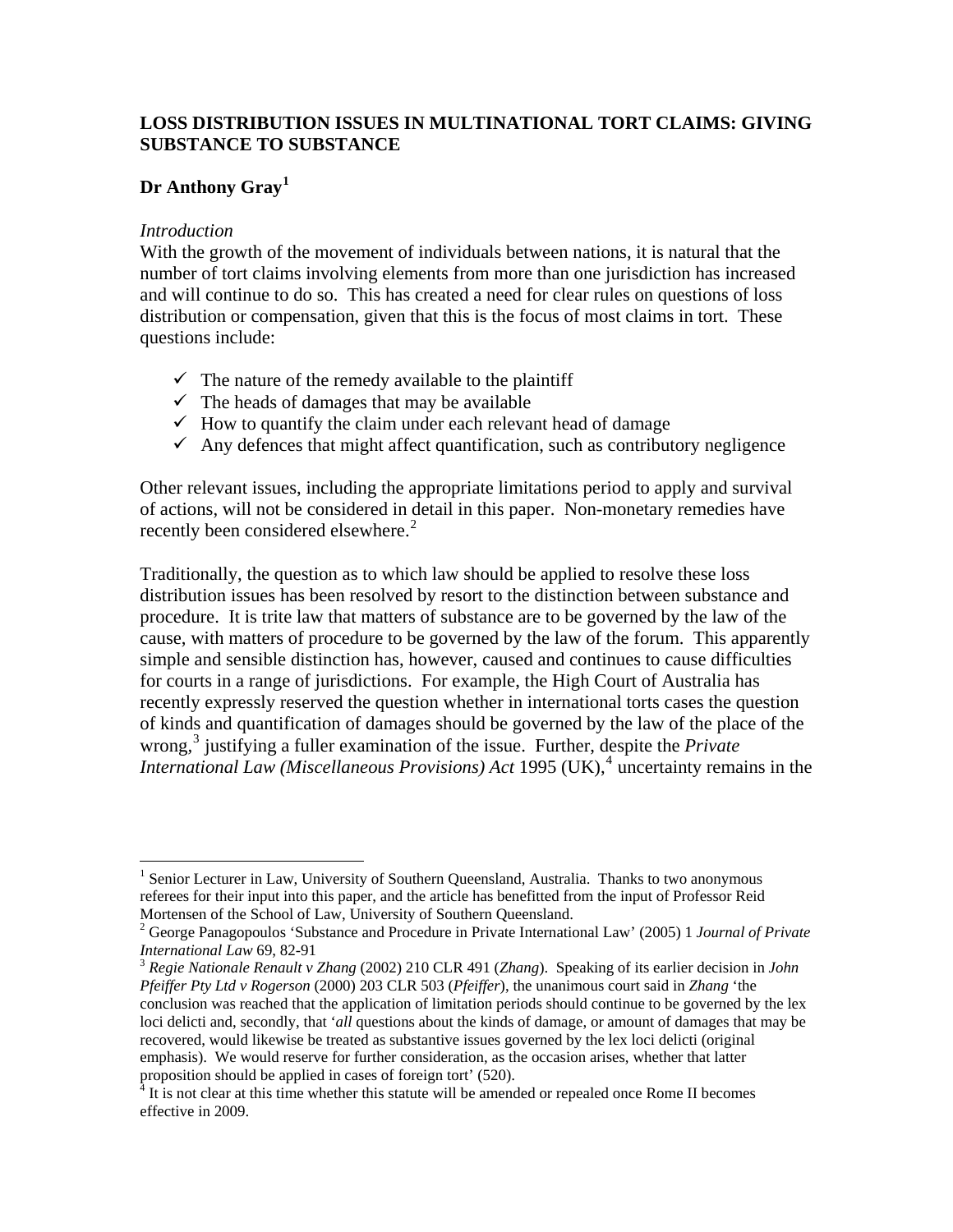correct approach, evidenced by conflicting recent English decisions.<sup>[5](#page-1-0)</sup> Canadian courts are to some extent in retreat from earlier positions.<sup>[6](#page-1-1)</sup>

The uncertainty and inconsistency involved in the approach to the issue by the common law courts justifies a fuller examination of this issue. The focus of this article then will be how best to determine the issue of loss distribution or compensation in a tort case involving more than one country, in the context that this cannot be regarded as a settled issue given the variety of judicial and legislative responses in this area in recent years. In so doing, the article will consider the methodology adopted by the courts in the recent cases. The article will conclude that a narrow definition of procedure should be taken, so as not to undermine the general trend in favour of territoriality, to best meet the objectives of choice of law rules, and to not encourage forum shopping in seeking compensation for a tort. We must in doing so remember the purpose of the substance/procedure distinction. We should not adopt the past right/remedy distinction.

### *Background*

 $\overline{a}$ 

It is said that for at least seven centuries, courts have applied a rule that substantive rights are to be governed by the law of the cause, while procedural issues are to be governed by the law of the forum.<sup>[7](#page-1-2)</sup> While this is unremarkable, the difficult issue has been where to drawn the line between matters that are substantive and those that are procedural. It has been argued there is no clear line of demarcation between the two:

we (should) admit that the substantive shades off by imperceptible degrees into the procedural, and that the 'line' between them does not 'exist', to be discovered by logic and analysis, but is rather to be drawn so as best to carry out our purpose<sup>[8](#page-1-3)</sup>

<span id="page-1-0"></span><sup>&</sup>lt;sup>5</sup> The House of Lords overruled the Court of Appeal in the *Harding v Wealands* litigation, to be discussed

<span id="page-1-1"></span>presently. 6 Compare for example the Supreme Court of Canada's views on this issue in *Tolofson v Jensen* [1994] 3 SCR 1022 with that of the Ontario Court of Appeal in *Somers v Fournier* (2002) 214 DLR  $(4<sup>th</sup>)$  611

<span id="page-1-3"></span><span id="page-1-2"></span>Edgar Ailes 'Substance and Procedure in the Conflict of Laws' (1941) 39 *Michigan Law Review* 392: 'It is perhaps the most inveterate doctrine of the conflict of laws that all questions of procedure in a given instance are governed by the lex fori … regardless of the law under which the substantive rights of the parties accrued. Ailes refers to a 1265 French case where before the Parliament of Paris, the defendant offered an excuse for non-appearance in English terminology, arguing that the law of England allowed the claim. The defendant's contention was overruled on the ground that the matter was 'de processu causae' and govered by the law of the forum. He states the exact date at which this doctrine was applied in English law is unknown, but cites then a 1705 case where the Court of Chancery applied the English statute of limitations in a suit upon a foreign obligation (*Dupleix v De Roven* 2 Vern. 540, 23 ER 950 (1705). 8 Walter Wheeler Cook 'Substance and Procedure in the Conflict of Laws' (1933) 42 *Yale Law Journal* 333, 343-344. It is submitted there is a legitimate purpose to the distinction – why should the local court inconvenience itself by adopting the form of foreign proceedings? However, there is also an illegitimate purpose to it, with some commentators commenting on the distinction as an 'escape device' open to a court which does not wish to apply an aspect of the law of the place of the wrong. By classifying the issue as procedural instead, it bypasses the problem: Jean-Gabriel Castel 'Back to the Future! Is the New Rigid Choice of Law Rule for Interprovincial Torts Constitutionally Mandated? (1995) 33 *Osgoode Hall Law Journal* 35, 70. Lord Wilbeforce in *Boys v Chaplin* [1971] AC 356, 393 suggested there was 'artifice' in regarding a right to recover damages for pain and suffering as procedural. One wonders what other reason there can be for this artifice, other than to provide what the forum court considers to be an appropriate remedy in the circumstances.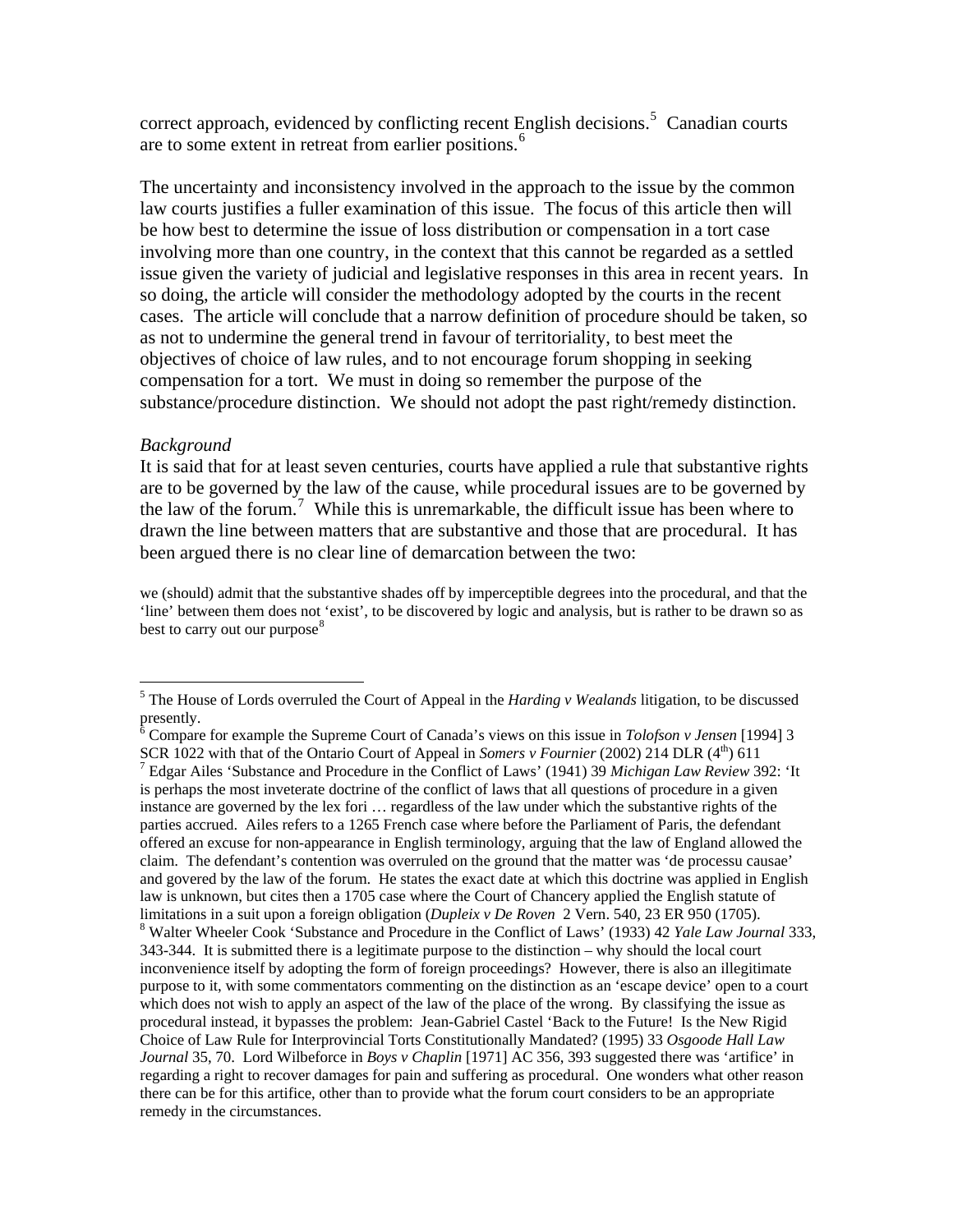Unfortunately, many courts have proceeded as if there were a clear line of demarcation between the two, and relied on the words and language used in relevant statutes, rather than bear in mind the purpose of the distinction. For example, in the context of limitation periods, a strict distinction was drawn between limitation statutes which actually extinguish the right to bring the action, and statutes which merely forbid recovery after a certain period. The former had been classified as substantive, the latter merely procedural, $9$  though this did not escape criticism,  $10$  and the distinction was finally abolished in several countries by a combination of legislation<sup>[11](#page-2-2)</sup> and case law,<sup>[12](#page-2-3)</sup> though it continues to exist in the United States.<sup>[13](#page-2-4)</sup> While this issue might have been resolved one way or another, other issues relevant to the characterization of procedure remain.

However, the experience with limitation periods is considered instructive. Limitation periods that once were considered to be procedural are now seen to be substantive. As

<span id="page-2-0"></span><sup>&</sup>lt;sup>9</sup> McKain v R W Miller and Co (SA) Pty Ltd (1991) 174 CLR 1 (per Brennan Dawson Toohey and McHugh JJ at 41), *Pedersen v Young* (1964) 110 CLR 162, *Commonwealth v Verwayen* (1990) 170 CLR 394, *Yew Bon Tew v Kenderaan Bas Mara* [1983] 1 AC 553, Edgar Ailes 'Limitation of Actions and the Conflict of Laws' (1941) 39 *Michigan Law Review* 474, 495. The view was explained as being based on a belief that unless statutes of limitation were procedural, foreign litigants might have advantages that were not available to forum litigants. There was a further view that a common law cause of action gave the plaintiff a right that endured forever. A statute of limitation would usually only remove the remedy. (The rights of the defendant were not considered in this analysis): *Tolofson v Jensen* (1994) 3 SCR 1022, 1069<sup>10</sup> W E Beckett 'The Question of Classification in Private International Law' *British Yearbook of International Law* 46, 71, Australian Law Reform Commission *Choice of Law Report* No 58 (1992) 10.33 (recommending abolition of the distinction), Dixon CJ in *Maxwell v Murphy* (1957) 96 CLR at 267 referred to the 'inveterate tendency of English law to regard some matters as evidentiary or procedural which in reality must operate to impair or destroy rights in substance', *McKain v Miller* n9 per Mason CJ at 23-24, Deane J at 48 ('the unavailability of a remedy by reason of a limitation period will ordinarily be of immeasurably greater significance than the theoretical persistence of the underlying right'), Gaudron J at

<span id="page-2-1"></span><sup>61-62.;</sup> Adrian Briggs 'Conflict of Laws and Commercial Remedies' in Andrew Burrows and Edwin Peel (eds) *Commercial Remedies* (2003) p274-278; Adrian Briggs *The Conflict of Laws* (2002) p38 dismisses the distinction as simply 'an arid exercise in theory' with no justification; per Goudling J in *Chase Manhattan Bank NA v Israel-British Bank (London)* [1981] Ch 105, 124 'right and remedy are indissolubly connected and correlated … it is as idle to ask whether the court vindicates the suitor's substantive right or

<span id="page-2-2"></span>gives the suitor a procedural remedy as to ask whether thought is a mental or a cerebral process'.<br><sup>11</sup> S16 *Foreign Limitation Periods Act* 1984 (UK) and in each Australian state; see for example, the *Choice* of *Law* (

<span id="page-2-3"></span>In Australia - *Pfeiffer* at 544 (Gleeson CJ Gaudron McHugh Gummow Hayne JJ), Kirby J (554-555) and Callinan (574), in Canada - *Tolofson v Jensen* (1994) 3 SCR 1022, 1071, and in South Africa – *Society of Lloyds v Price; Society of Lloyd's v Lee* [2006] SCA 87.<br><sup>13</sup> The *Restatement (Second)*, revised in 1988, which provide regarding statutes of limitation the general

<span id="page-2-4"></span>rule that, unless exceptional circumstances of the case make such a result unreasonable, the forum should apply its own statute of limitations barring the claim, and its own statute of limitations permitting the claim, unless (a) maintenance of the claim would serve no substantial interest of the forum, and (b) the claim would be barred under the statute of limitations of a state having a more significant relationship to the parties and the occurrence. Some American states still maintain a distinction between statutes that create the right and those that do not – a recent example is *Gomez v ITT Educational Services Inc* 71 SW 3d 542 (Arkansas 2002). In 1998, the Court of Appeals (Sixth Circuit) applied the limitation period of the forum to a matter involving a Californian defendant. The Ohio agreement between the parties stated that Californian law would apply to the parties' relations. The plaintiff was the wife of the deceased, who had contracted with the defendant. Californian law time-barred her claim; Ohio law allowed it. The court applied the Ohio limitation period, so the plaintiff could bring her claim, although the action would have been statute-barred in California: *Cole v Mileti* (1998) 133 F 2d 433 (Sixth Circuit).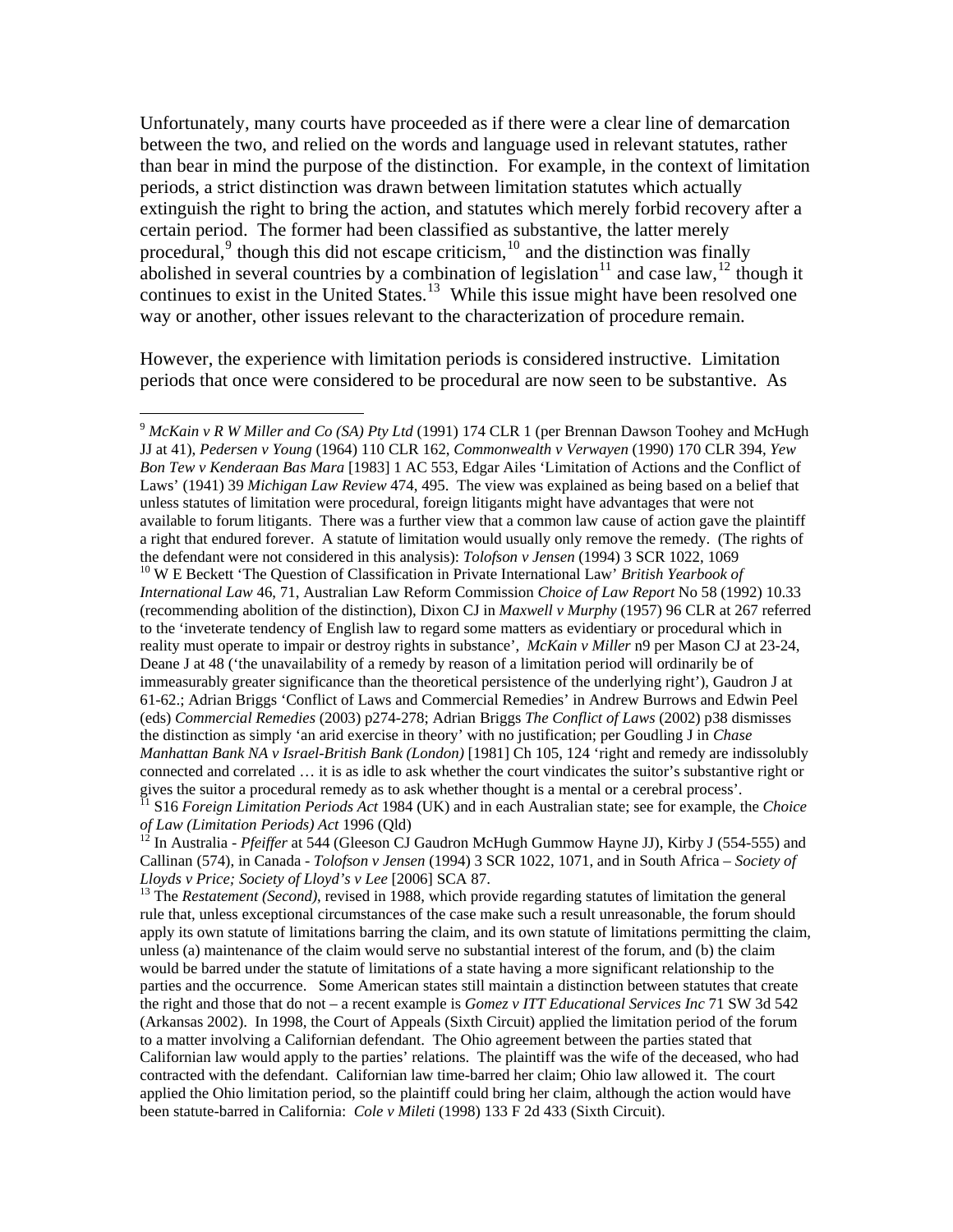we will see, this is not a new thing in law – there is a long history of what in the past was procedural now being seen as substantive.<sup>[14](#page-3-0)</sup> There is less scope for a court to justify resorting to its own laws to resolve the issue. It is submitted that this trend should be applied in the context of financial remedies, where the position remains equivocal.

One of these contentious issues is the related (as we will see below) distinction between a law which denied a remedy in respect of a particular head of damage in negligence (a substantive law), and a law which affected the quantification of damages in respect of a particular head of damage, which traditionally was considered to be procedural.<sup>[15](#page-3-1)</sup> This view was applied by the majority of the High Court of Australia in 1993 in *Stevens v*  Head,<sup>[16](#page-3-2)</sup> where it was concluded that the quantification of damages in a tort action was a matter for the law of the forum. It was applied recently by the House of Lords in Harding v Wealands.<sup>[17](#page-3-3)</sup> These decisions have allowed the plaintiff to bypass provisions in the law of the place of the wrong which limited the amount for which she could recover, by bringing action in another jurisdiction where no such limits applied.<sup>[18](#page-3-4)</sup> Even the question whether a tort action survived the death of the tortfeasor has been classified as procedural.<sup>[19](#page-3-5)</sup>

#### *Reason for the Distinction*

Professor Cook argued that the distinction between substance and procedure should be understood in terms of the purpose of the distinction,<sup>[20](#page-3-6)</sup> interpreted by Mason CJ in *McKain* as being associated with the efficiency of litigation:

<span id="page-3-2"></span><sup>17</sup> [2006] 3 WLR 83

<span id="page-3-0"></span><sup>14</sup> Edgar Ailes in 'Substance and Procedure in the Conflict of Laws' (1941) 39 *Michigan Law Review* 392, 402 'many rules of modern substantive law had their origin in procedural devices'.

<span id="page-3-1"></span><sup>&</sup>lt;sup>15</sup> Boys v Chaplin [1971] AC 356, per Lord Hodson 378-379, Lord Guest 381-382, and Lord Wilberforce 393; Lord Donovan thought the forum court should 'award its own remedies' (383)(similar to Tindal CJ in *Huber v Steiner* (1835) 132 ER 80, who thought that 'so much of the law that affects the rights and merit of the contract … is adopted from the foreign country, so much of the law as affects the remedy only … is taken from the law of the forum of that country where the action is brought'); cf Lord Pearson 394-395 who thought quantification of damages was a matter of substance. The majority view here is inconsistent with the position in another context - quantification of damages in a breach of contract context has been held to be substantive: *Ekins v East India Co* (1717) 24 ER 441. A fuller discussion of the judgments in *Boys* appears in J J Fawcett 'Policy Considerations in Tort Choice of Law' (1984) 47 *Modern Law Review* 650<br><sup>16</sup> (1993) 176 CLR 433 per Brennan Dawson Toohey and McHugh JJ, Mason CJ Deane and Gaudron JJ dissenting

<span id="page-3-4"></span><span id="page-3-3"></span><sup>&</sup>lt;sup>18</sup> The case provides a perfect example of forum shopping at work. Perhaps surprisingly, the Australian Law Reform Commission in its *Choice of Law* Report No 58 (1992) recommended that quantification of damages should be regarded as substantive in interstate tort matters, but continue to be regarded as procedural in international tort matters (para 10.45)

<span id="page-3-5"></span><sup>&</sup>lt;sup>19</sup> *Grant v McAuliffe* (1953) 264 P 2d 944 (California)(court applied the forum law to resolve the issue whether the action was survived on the basis that it was a procedural issue; the obvious point that the matter should be governed by forum law because both parties lived there was not used). However, in contrast deciding whether a plaintiff had title to sue was classified by substantive by the Scottish Court of Sessions in *FMC Corporation v Russell* (1999) SLT 99: Elizabeth Crawford 'The Adjective and the Noun: Title and Right to Sue in International Private Law' [2000] *Juridical Review* 347<br><sup>20</sup> 'Substance and Procedure in the Conflict of Laws' (1933) 42 *Yale Law Journal* 333, 343-344. He then

<span id="page-3-6"></span>suggested the relevant question was how far the forum court could go in applying the rules taken from the foreign system of law without unduly hindering or inconveniencing itself, but this test was dismissed by Mason CJ in *McKain* (26) as being too vague.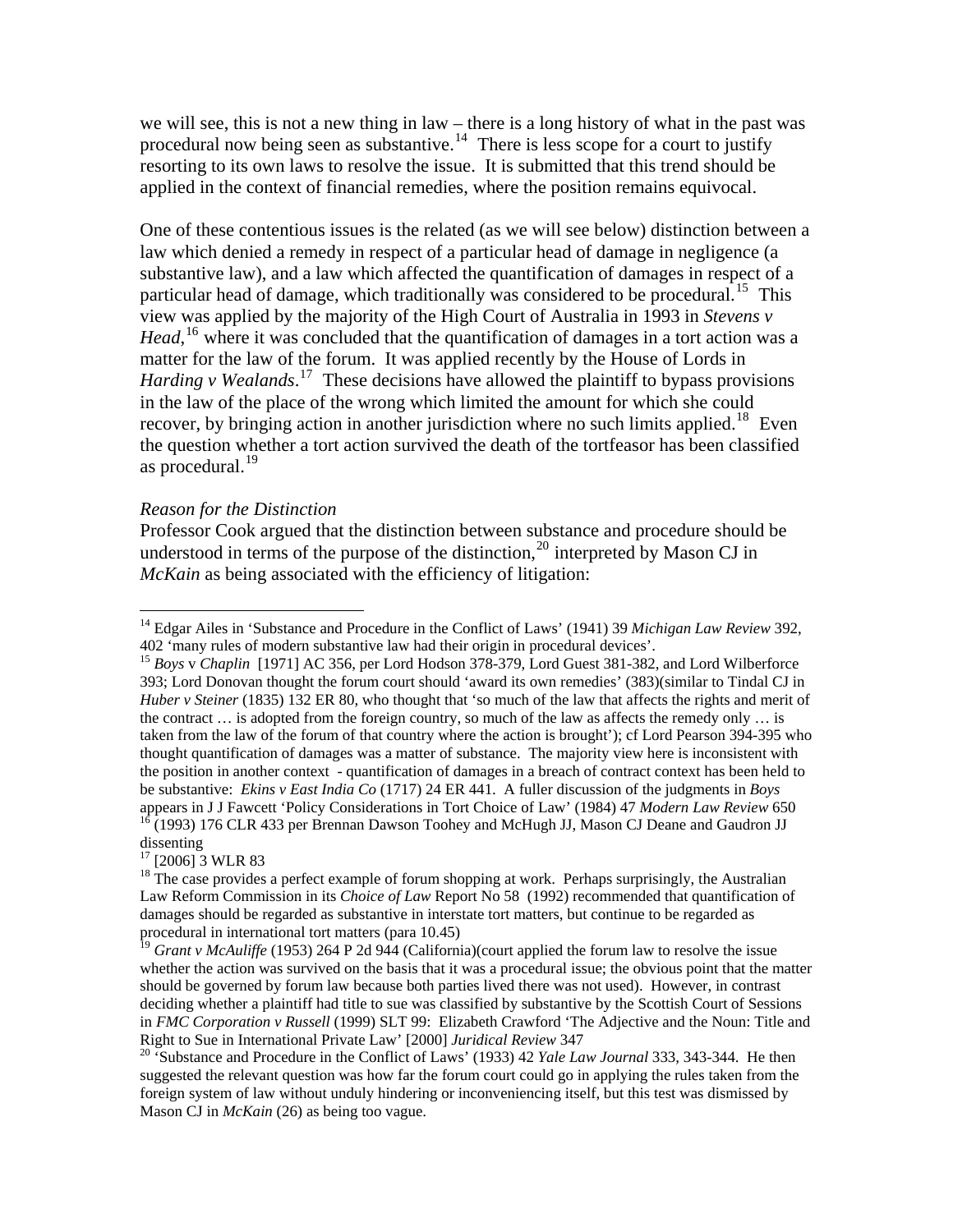That efficiency is achieved by the adoption and application of the rules of practice and procedure and by the judges' practical familiarity with those rules … the essence of what is procedural may be found in those rules which are directed to governing or regulating the mode or conduct of court proceedings<sup>[21](#page-4-0)</sup>

## Five members of the High Court of Australia expressly adopted these comments in Pfeiffer.<sup>[22](#page-4-1)</sup> Similarly, Dicey and Morris state that the

Primary object of this rule (ie that procedure should be governed by the law of the forum) is to obviate the inconvenience of conducting the trial of a case concerning foreign elements in a manner with which the court is unfamiliar … If therefore it is possible to apply a foreign rule, without causing any such inconvenience, those rules should not necessarily ... be classified as procedural.<sup>[23](#page-4-2)</sup>

### To like effect are comments by Sir William Beckett:

Its basis is an obvious practical necessity. In each country courts are organized in the manner found appropriate by the lex fori, which determines which courts have jurisdiction in different classes of case, the method in which proceedings must be instituted and the pleadings, written and oral, conducted, and the manner and the stage at which evidence must be given and judgment delivered, and the means by which the judgments can be executed. In all these matters if it obvious that an English court cannot be expected at one time to apply French and at another Japanese procedure, and it is impossible for any law other than the lex fori to apply. There is absolute unanimity in the systems of all countries that all these matters are governed by the lex for $i^{24}$  $i^{24}$  $i^{24}$ 

The reversion to forum law is difficult to justify for any reason except for the need for courts to be run by their own rules. These sentiments have been applied by the High Court of Australia, by the English Court of Appeal, by the Supreme Court of Canada,<sup>[25](#page-4-4)</sup> and by some courts in the United States.<sup>[26](#page-4-5)</sup> However, some recent decisions are in the author's view contrary to the above sentiments in the breadth they give to the concept of procedure, and it is submitted with respect these were incorrectly decided. Courts in one jurisdiction are equivocating on the application of the principles above in some kinds of case, and it will be submitted they should apply these principles completely.

## *The Link Between Characterisation of Procedure and Choice of Law*

<span id="page-4-0"></span> $^{21}$  n9.26-27; to like effect Gaudron J in Stevens, p469

<span id="page-4-1"></span><sup>&</sup>lt;sup>22</sup> Gleeson CJ Gaudron McHugh Gummow Hayne JJ p543-544; Kirby J adopted a similar test (563), as did Callinan J (574)

<span id="page-4-2"></span><sup>&</sup>lt;sup>23</sup> *The Conflict of Laws* (2006) 14<sup>th</sup> edition p178. The authors conclude that the previously wide meaning of procedure has been abandoned because it tends to frustrate the purposes of choice of law rules (p177). Refer also to Lush LJ in *Poyser v Minors* (1881) 7 QBD 329,333 'practice, like procedure, denotes the mode of proceeding by which a legal right is enforced, as distinguished from the law which gives or defines the right, and which by means of the proceeding the court is to administer the machinery as distinguished from its product'. Panagopoulos neatly summarises the distinction as involving questions of manner (procedure) and matter (substance): 'Substance and Procedure in Private Intenrational Law' (2005) 1

<span id="page-4-3"></span>*Journal of Private International Law* 69, 71<br><sup>24</sup> Sir William Beckett 'The Question of Classification ('Qualification') in Private International Law (1934)<br>15 *British Year Book of International Law* 46, 66

<span id="page-4-4"></span><sup>&</sup>lt;sup>25</sup> John Pfeiffer Pty Ltd v Rogerson (2000) 203 CLR 503; Wealands v Harding [2005] 1 WLR 1539; *Tolofson v Jensen* 1994] 3 SCR 1022, per La Forest J 'procedural characterisation identifies those rules that are necessary to make the machinery of the forum run smoothly, as distinguished from those rules that are determinative of the parties' rights' (1072)

<span id="page-4-5"></span><sup>&</sup>lt;sup>26</sup> Eg *Heavner v Uniroyal Inc* (305 A 2d 412, 415 (1973) 'it would be an impossible task for the court to conform to procedural methods and diversities of the state whose substantive law is to be applied'.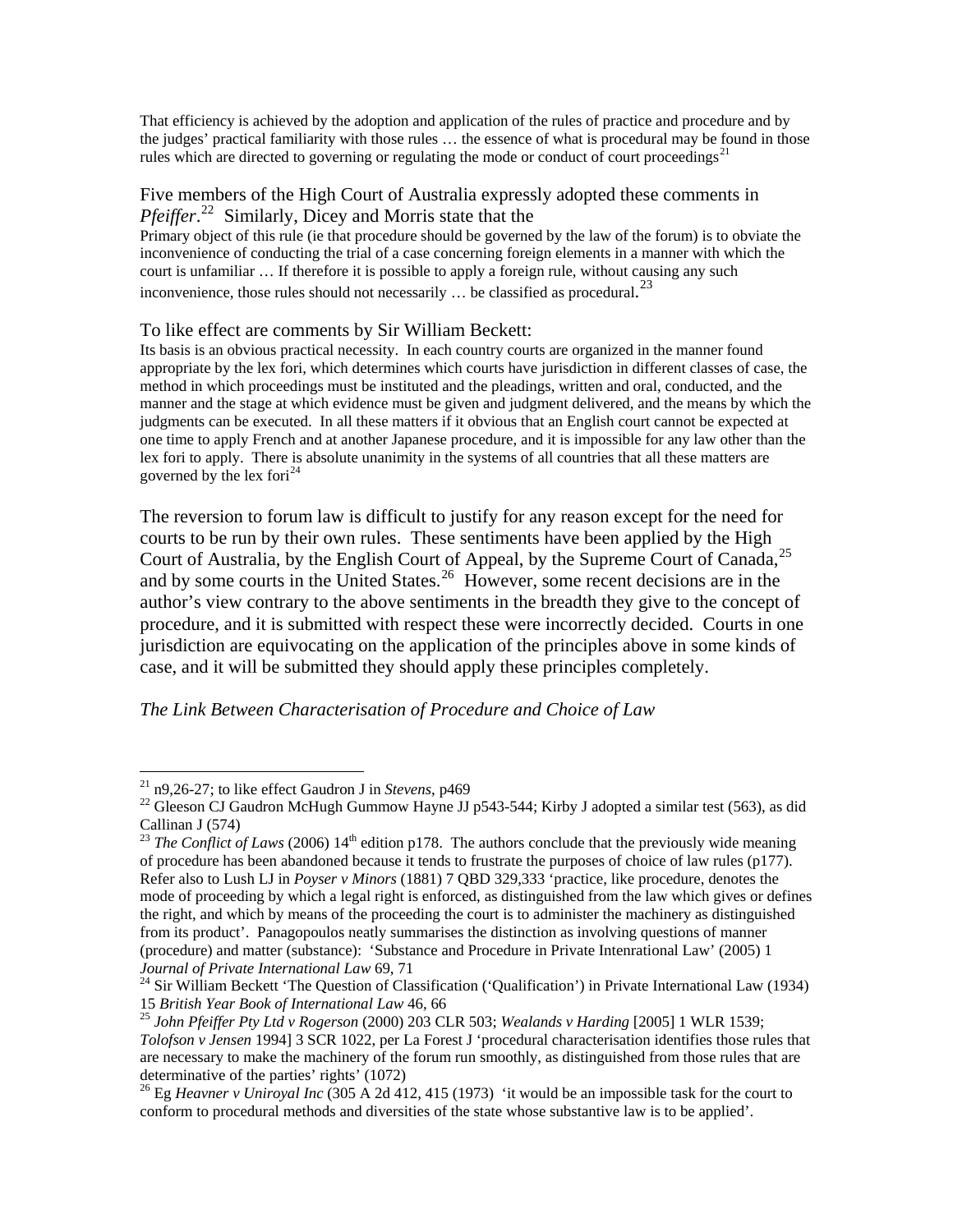It must be acknowledged that issues within private international law should not be seen in isolation, and specifically that the approach that should be taken to questions of substance and procedure is closely related to the question of how the substantive law to be applied is determined.

For example, when the choice of law rule involved the application of the law of the forum, at least in some form, these matters were not as crucial, because the forum court would still be applying forum law at some stage. However, as a range of jurisdictions have moved to abolish (judicially or legislatively) or largely abolish the role of the law of the forum as the substantive law, the distinction between matters of substance and matters of procedure gains more prominence. It becomes the limit defacto of the application of the law of the forum, absent some flexible exception<sup>[27](#page-5-0)</sup> or other escape device such as renvoi<sup>[28](#page-5-1)</sup> or public policy that will allow the court to return to forum law.<sup>[29](#page-5-2)</sup> And if a flexible exception is not available in particular jurisdictions, a court may feel it necessary to give a broader application to what is procedural in order to apply forum law,  $30$  just as it might feel the need to resort to renvoi if it wishes to apply forum law.<sup>[31](#page-5-4)</sup>

This is not defensible, and other authors and this author have elsewhere advocated the need for a flexible exception to a general rule favouring the law of the place of the wrong.<sup>[32](#page-5-5)</sup> However, it would be naïve not to acknowledge this possibility, and others have referred to the jurisprudential gymnastics that a denial of a flexible exception have forced courts in the past to take, in order that they could apply the law of the forum where they believed they should.

<span id="page-5-0"></span> $^{27}$  A flexible exception allows a departure from the general rule in 'appropriate cases'. It was suggested by Lord Wilberforce in *Boys v Chaplin* [1971] AC 356 in the context that while the law of the place of the wrong should be adopted as the primary choice of law rule, an exception would apply if the place of the wrong were fortuitous, or the place of the wrong did not have strong links to the parties or the events.

<span id="page-5-1"></span>There are clear links with this approach and a 'proper law' approach.<br><sup>28</sup> See Anthony Gray 'The Rise of the Renvoi in Australia: Creating the Theoretical Framework' (2007) 30(1) *University of New South Wales Law Journal* 103; Reid Mortensen 'Troublesome and Obscure: The Renewal of Renvoi in Australia' (2006) 2 *Journal of Private International Law* 1; Ernst Schreiber Jr 'The Doctrine of Renvoi in Anglo-American Law' (1917-18) 31 *Harvard Law Review* 523

<span id="page-5-2"></span><sup>&</sup>lt;sup>29</sup> Reid Mortensen 'Homing Devices in Choice of Tort Law: Australian, British and Canadian Approaches' (2006) 55 *International and Comparative Law Quarterly* 839<br><sup>30</sup> As Adrian Briggs puts it, 'all possibility of a flexible exception having been denied, the manipulation of

<span id="page-5-3"></span>the category of procedure was all that was left in the locker': 'The Legal Significance of the Place of a Tort' (2002) 2 *OxUCLJ* 133, 136<br><sup>31</sup> As Reid Mortensen puts it, in discussing the recent High Court of Australia decision in *Neilson v* 

<span id="page-5-4"></span>*Overseas Projects Corporation of Victoria Ltd*, 'Troublesome and Obscure: The Renewal of Renvoi in Australia' (2006) 2 *Journal of Private International Law* 1, 21: 'it is difficult to leave a close reading of Neilson without getting the impression that the High Court made all efforts to have the lex fori – Western Australian law – apply to the case'.

<span id="page-5-5"></span> $32$  Elizabeth James 'John Pfeiffer Pty Ltd v Rogerson: The Certainty of Federal Choice of Law Rules for Intranational Torts: Limitations, Implications and a Few Complications' (2001) 23 *Sydney Law Review* 145; Geoffrey Lindell 'Regie National des Usines Renault SA v Zhang (2002) 3 *Melbourne Journal of International Law* 362; Anthony Gray 'Flexibility in Multistate Tort Cases: The Way Forward in Australia' (2004) 23(2) *University of Queensland Law Journal* 435; Anthony Gray 'Remedy Issues in Multinational Tort Claims: Fashioning a Choice of Law Rule' (2007) 26(1) *University of Queensland Law Journal* 1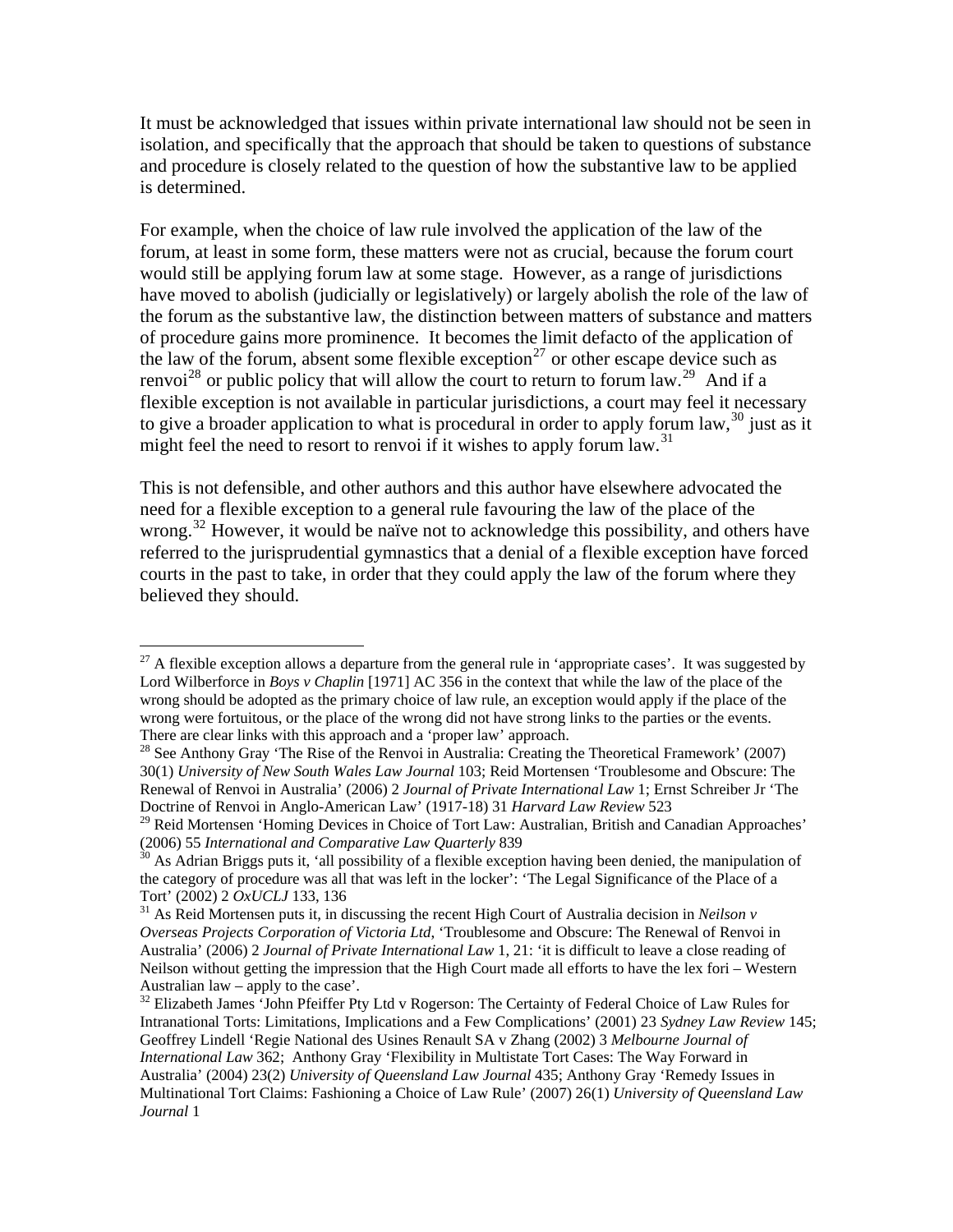It may also be, as Reid Mortensen maintains, that once double actionability becomes unnecessary, the idea that the assessment of damages is procedural also loses whatever foundation it otherwise had, or in other words if the court does not consider the law of the forum in considering whether the claim is actionable, it should not do so when assessing the quantum of the claim. $^{33}$  $^{33}$  $^{33}$ 

### *Current Position in Selected Jurisdictions (a) Australia*

 $\overline{a}$ 

One should acknowledge that different views have been evident on the High Court concerning the question of the proper law to apply to the quantification of damages. There is a reasonable amount of support for the proposition that questions affecting the quantification of damages are a matter of substance to be governed by the law of the cause.[34](#page-6-1) It appealed to a majority of the High Court in *Voth v Manildra Flour Mills Pty Ltd[35](#page-6-2)* who, after concluding that the place of the wrong was Missouri, said

Even though Australian revenue law features significantly in the respondents' damages claim, it is merely a circumstance bearing on the question whether damage was suffered and, if so, its quantum. It does not, in any relevant sense, determine the liability of the appellant for that damage or the quantum of recoverable damage.

The writer takes this to be a statement by a majority of the High Court of Australia that the law of the forum does not determine quantum issues in international torts cases, this being a matter for the law of the place of the wrong.<sup>[36](#page-6-3)</sup>

<span id="page-6-0"></span><sup>&</sup>lt;sup>33</sup> 'Homing Devices in Choice of Tort Law: Australian, British and Canadian Approaches' (2006) 55 *International and Comparative Law Quarterly* 839, 876: 'Once the basic choice of law rule for matters of substance is freed of necessary reference to the lex fori, the idea that the assessment of damages is procedural and something for the lex fori to deal with also necessarily loses any foundation'. In other words, if the law of the forum does not recognize the head of damage the law of the place of the wrong, it cannot be expected that quantification will be for the law of the forum. However, one must acknowledge that the House of Lords in *Harding* interpreted the legislative developments in the United Kingdom that abolished double actionability not to be intended to also abolish the past practice of assessing quantum of remedies by forum law.

<span id="page-6-1"></span><sup>34</sup> For example, in *Breavington v Godleman* (1988) 169 CLR 41 – Mason CJ 'the measure of damages is plainly a question of substantive law' (79), Wilson and Gaudron JJ 'there is no reason in logic why the forum should not determine questions as to liability (*including the extent thereof*) by reference to the law of the place where the tort was committed' (91), Deane and Toohey JJ viewed provisions regarding the heads of damage available as substantive but did not comment specifically on quantification generally (139 and 170 respectively); refer also to *McKain v Miller* per Mason CJ (24), Deane J (48); and *Stevens v Head* per Mason CJ (448), Deane J (462) and Gaudron J (469); and *BHP Billiton v Schultz* (2004) 211 CLR 400 (Kirby J (460)and Callinan J (485))

<span id="page-6-2"></span> $35$  (1990) 171 CLR 539 (Mason CJ Deane Dawson and Gaudon JJ at 569-570)

<span id="page-6-3"></span><sup>36</sup> There is also some international support for this position. See for example *Cope v Doherty* (1958) 44 ER 1127, 1132, deciding that a restriction on the amount of damages to be recovered was 'a question of liability and not of procedure', and Lord Wilberforce in *Boys* (389) stated that parts of the law of the place of the wrong that denied, limited or qualified recovery of damages should be given effect. Even Willes J in *Phillips* stated that a right of action was the 'creature of the law of the place (of the wrong), and civil liability arising out of a wrong derived its birth from the law of the place and its character is determined by that law'. While *Phillips* is sometimes seen to support the orthodox view, it could also be argued to support the view that the law of the place of the wrong (as the substantive law) should govern quantum issues – quantum could be seen as part of the 'creature' of the right of action, and part of its character. Further, civil liability does not exist in a vacuum – it must relate to quantum, otherwise it is worthless. As Deane J said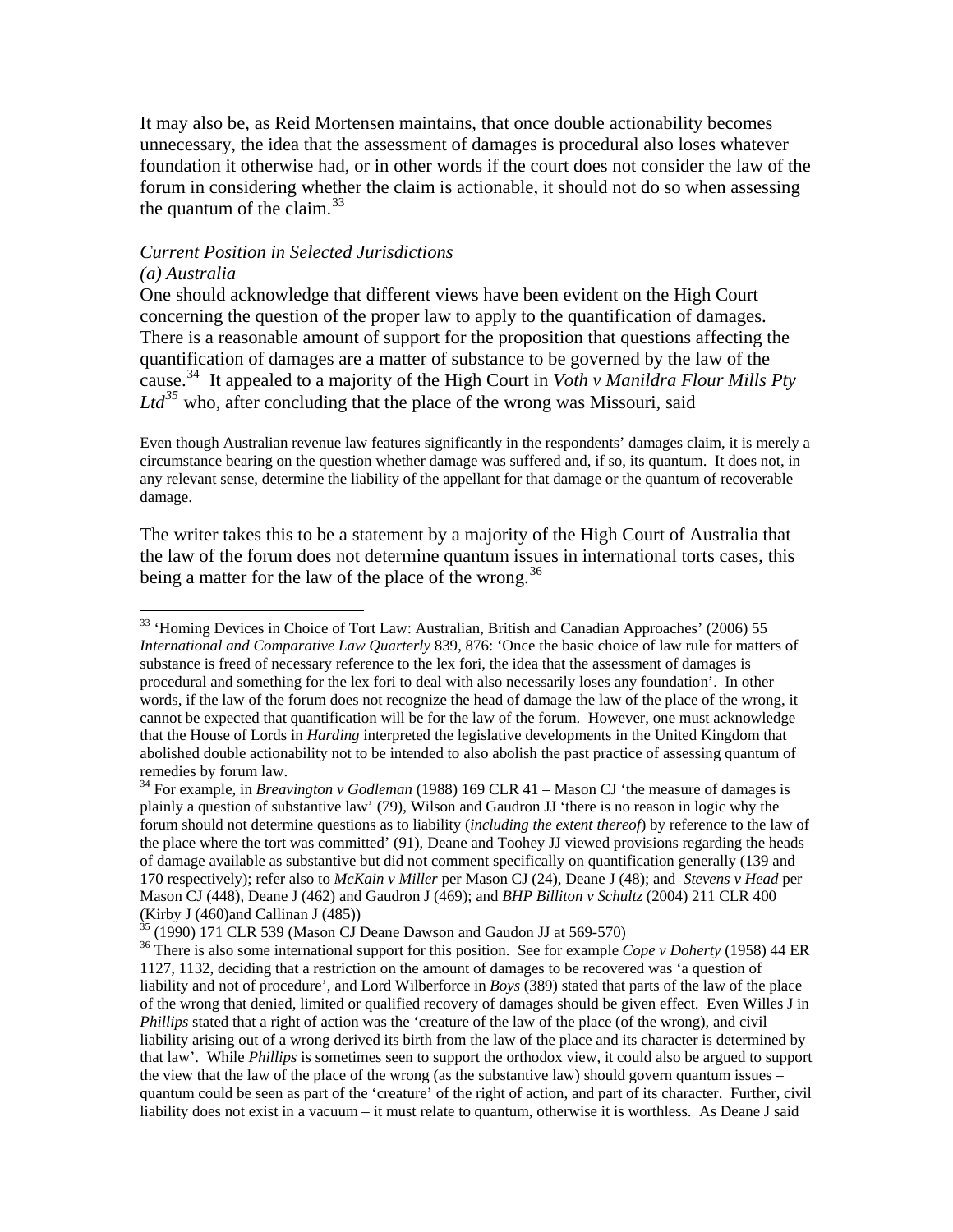Importantly, given the High Court's equivocation in *Zhang* as to whether a different approach should be taken in deciding these issues in a domestic or international torts conflict context, this majority appeared in a rare Australian case involving an international tort, thus answering any arguments that the High Court of Australia dicta statements supporting the law of the place of the wrong to govern quantification of damages applies only to intra-Australian torts.<sup>[37](#page-7-0)</sup> However, this majority was destined to be shortlived, given the decisions shortly after in *Stevens v Head[38](#page-7-1)* and *McKain v Miller*. [39](#page-7-2) In the *Stevens* case, a majority of the court found that quantification of damages was a matter of procedure for the forum.<sup>[40](#page-7-3)</sup> Given the importance that the dissenting position of Mason CJ, Deane and Gaudron JJ played in the subsequent development of the law in other jurisdictions, it is worth discussing their dissenting views in the two cases in more detail.

Mason CJ focused on the sensibility involved in courts of the forum applying their own rules of procedure because of the judges' practical familiarity with those rules, and that those rules ensured cases would be heard efficiently and expeditiously. As a result, procedural issues should be confined to those directed to governing or regulating the mode or conduct of court proceedings.<sup>[41](#page-7-4)</sup> He referred to broader conceptions of 'procedure' as being developed at a time when the importance of international judicial comity may not have been given the same recognition as it nowadays commanded.<sup>[42](#page-7-5)</sup> A broad view of procedure would, he said, frustrate the purpose of choice of law rules (to

<span id="page-7-0"></span>37 This is important given that *Breavington*, *McKain* and *Stevens* were all intra-Australian torts cases. However, some suggest there should be no difference in the approach to interstate and international conflicts: Jean-Gabriel Castel 'Back to the Future: Is the New Rigid Choice of Law Rule for Interprovincial Torts Constitutionally Mandated?' (1995) 33 *Osgoode Hall Law Journal* 35, 37-38 'in today's world, there is no valid justification for or advantage in treating interprovincial and international conflicts differently'.

in *McKain*, the existence and extent of a remedy is commonly accepted as an incident and measure of a right (48). It might seem artificial to divide the two, especially in the area of damages for personal injury (as all of the cases in this area are) where damage is the gist of the action. There is no right to sue without damage having been proven. See also Oliver Wendell Holmes 'Natural Law' in *Collected Legal Papers* 310,313 (1920), noted at 32 *Harvard Law Review* 40,42 (1918): A substantive right is 'only the hypostasis of a prophecy – the imagination of a substance supporting the fact that the public force will be brought to bear upon those who do things said to contravene it'; and Lord Holt in *Ashby v White* (1703) 92 ER 126 'it is a vain thing ti imagine a right without a remedy … if a plaintiff has a right, he must of necessity have the means to vindicate it'.

<span id="page-7-1"></span><sup>&</sup>lt;sup>38</sup> (1992) 176 CLR 433 per Brennan Dawson Toohey and McHugh (459), apparently reflecting a change of heart by Dawson J since *Voth*

<span id="page-7-2"></span><sup>&</sup>lt;sup>39</sup> Mc*Kain v R W Millar and Co (SA) Ltd* (1991) 174 CLR 1, when a majority stated that some limitation periods could be procedural in nature although they prevented compensation being awarded (Brennan Dawson Toohey and McHugh JJ (44), on the basis that the traditional distinction between those extinguishing the claim and those barring the remedy 'is firmly and clearly established as a principle of law.. the distinction has operated in practice free of injustice .. there is no warrant for discarding it'. Refer generally to Brian Opeskin 'Before the High Court: Conflict of Laws and the Quantification of Damages in Tort' (1992) 14 *Sydney Law Review* 340.<br><sup>40</sup> Brennan Dawson Toohey McHugh JJ; Mason CJ Deane Gaudron JJ dissenting

<span id="page-7-4"></span><span id="page-7-3"></span><sup>41</sup> McKain (22)(26-7), Deane and Gaudron JJ to like effect (49,56); in *Stevens v Head* (1992) 176 CLR 433 Mason CJ expresses a similar view (445,451), as does Gaudron J (466,469)

<span id="page-7-5"></span> $42$  McKain (23)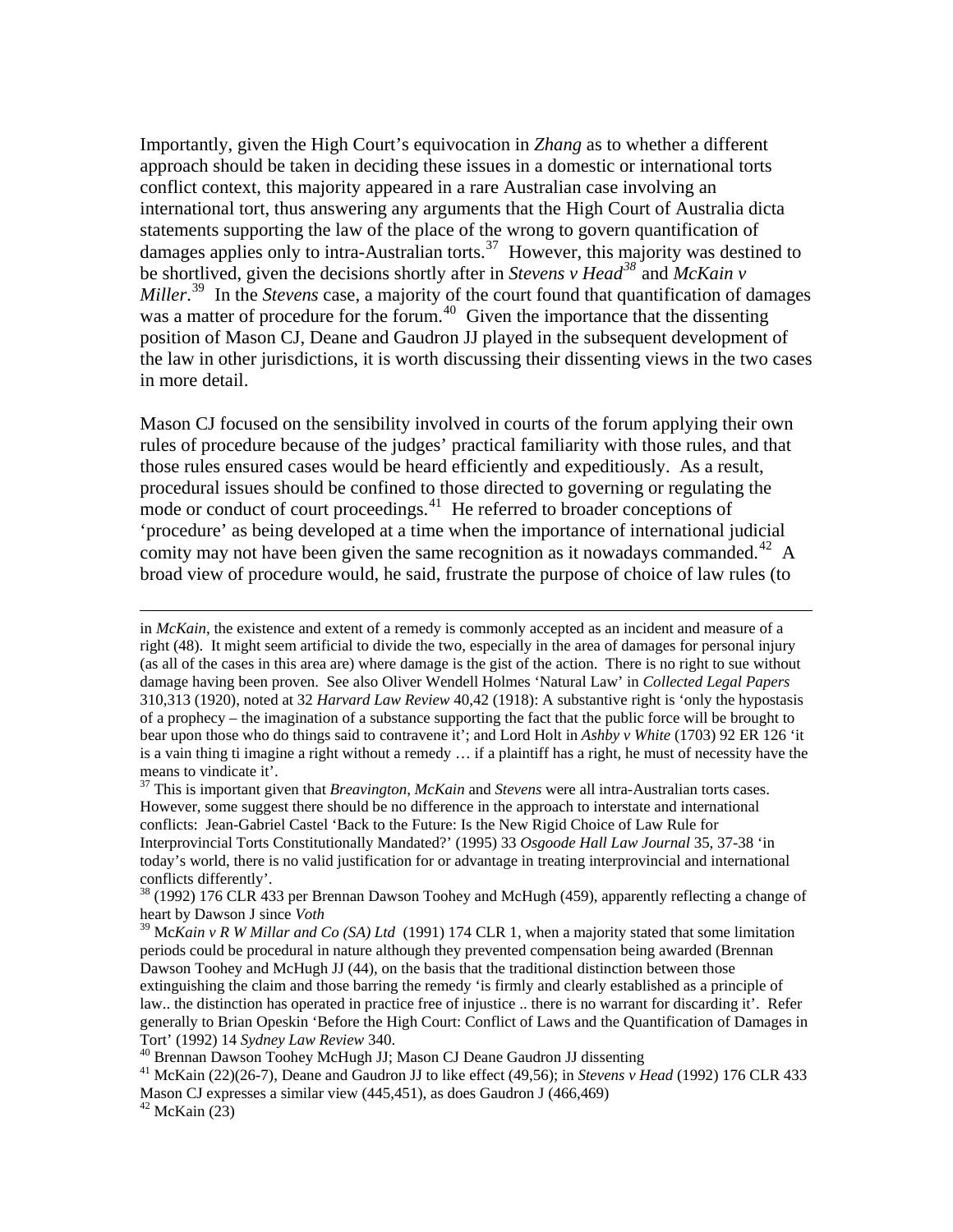fulfil foreign rights), $43$  and encourage forum shoppers. $44$  Deane J found the distinction between right and remedy to confound reality and good sense, in that the existence and extent of a remedy was accepted as an incident and measure of a right.<sup>[45](#page-8-2)</sup>

Regarding the specific question of the classification of remedies in *Stevens*, Mason CJ believed that quantification of damages should be a question of substance for the forum, and that suggestions in earlier cases and academic commentary to the effect that quantification was procedural were (or should be seen as) based on a very restrictive view of quantification – such as the method to be used in assessing compensation, whether once and for all or reviewable etc, and that any reading of the authorities suggesting that questions bearing on the quantum of damages was misconceived.<sup>[46](#page-8-3)</sup>

The High Court of Australia in the *Pfeiffer* case re-drew the boundary between substance and procedure. Gleeson CJ Gaudron McHugh Gummow and Hayne JJ noted that the plaintiff 'cannot ask that the courts of the forum adopt procedures … of a kind which their constituting statutes do not contemplate<sup>, [47](#page-8-4)</sup>, and Kirby J suggested the court adopt a principle reflecting a distinction based on which rules will make the machinery of the forum court run smoothly.[48](#page-8-5) He made similar comments more recently in the intranational tort case of *BHP Billiton Limited v Schultz*, [49](#page-8-6) referring to matters of procedure as those that 'simply facilitate the bringing of claims'.<sup>[50](#page-8-7)</sup>

The current position in Australia on issues regarding the heads of damage and quantification of damage in international cases remains equivocal. The High Court has made clear that these matters are to be governed by the law of the place of the wrong in torts occurring wholly within Australia, $51$  and subsequent Australian cases have

<span id="page-8-0"></span><sup>43</sup> McKain (24); Deane J to like effect (50); in *Stevens v Head* (1992) 176 CLR 433 Mason CJ expresses a similar view (451)

<span id="page-8-1"></span><sup>44</sup> McKain (25); Deane J to like effect (50); in *Stevens v Head* (1992) 176 CLR 433 Mason CJ expresses similar concern (442,452), as do Deane J (462) and Gaudron J (466)

<span id="page-8-2"></span> $45$  McKain (48)

<span id="page-8-3"></span><sup>46 447-449</sup>   $47,543$ 

<span id="page-8-5"></span><span id="page-8-4"></span><sup>48 554,</sup> citing with approval the Canadian decision adopting such an approach *Tolofson v Jensen* [1994] 3 SCR 1022. To like effect, Callinan J concluded 'what should be regarded as procedural are the laws and regulations which are reasonable and necessary in the lex fori for the conduct of the action only; that is to say, the laws and rules relating to procedures such as the initiation, preparation and the prosecution of the case, the recovery processes following any judgment and the rules of evidence.

<span id="page-8-6"></span><sup>49 (2004) 221</sup> CLR 400

<span id="page-8-7"></span><sup>50</sup> P460

<span id="page-8-8"></span><sup>&</sup>lt;sup>51</sup> *Pfeiffer* 'all questions about the kinds of damages or amount of damages that may be recoverable would ... be treated as substantive issues governed by the (law of the place of the wrong)(Gleeson CJ Gaudron McHugh Gummow and Hayne JJ (544), 'the statutory cap upon damages … is .. a matter of real substance' (Callinan J (575)). This position was confirmed in *BHP Billiton v Schultz* (2004) 221 CLR 400, per Kirby J (460), noting that the damages provisions 'amount to an alteration of the substantive law. It applies a different rule in relation to the entitlement to, and calculation of, such a claimant's damages'; to like effect Gummow J (444) and Callinan J (485); refer also to . Similarly, the *Second Restatement* states in s171 that the law of the cause determines the measure of damages. Methods of assessment, such as whether the assessment is by judge or jury, and what evidence is admissible on such a hearing, are matters of procedure: American Law Institute *Restatement Second, Conflict of Laws* (1971)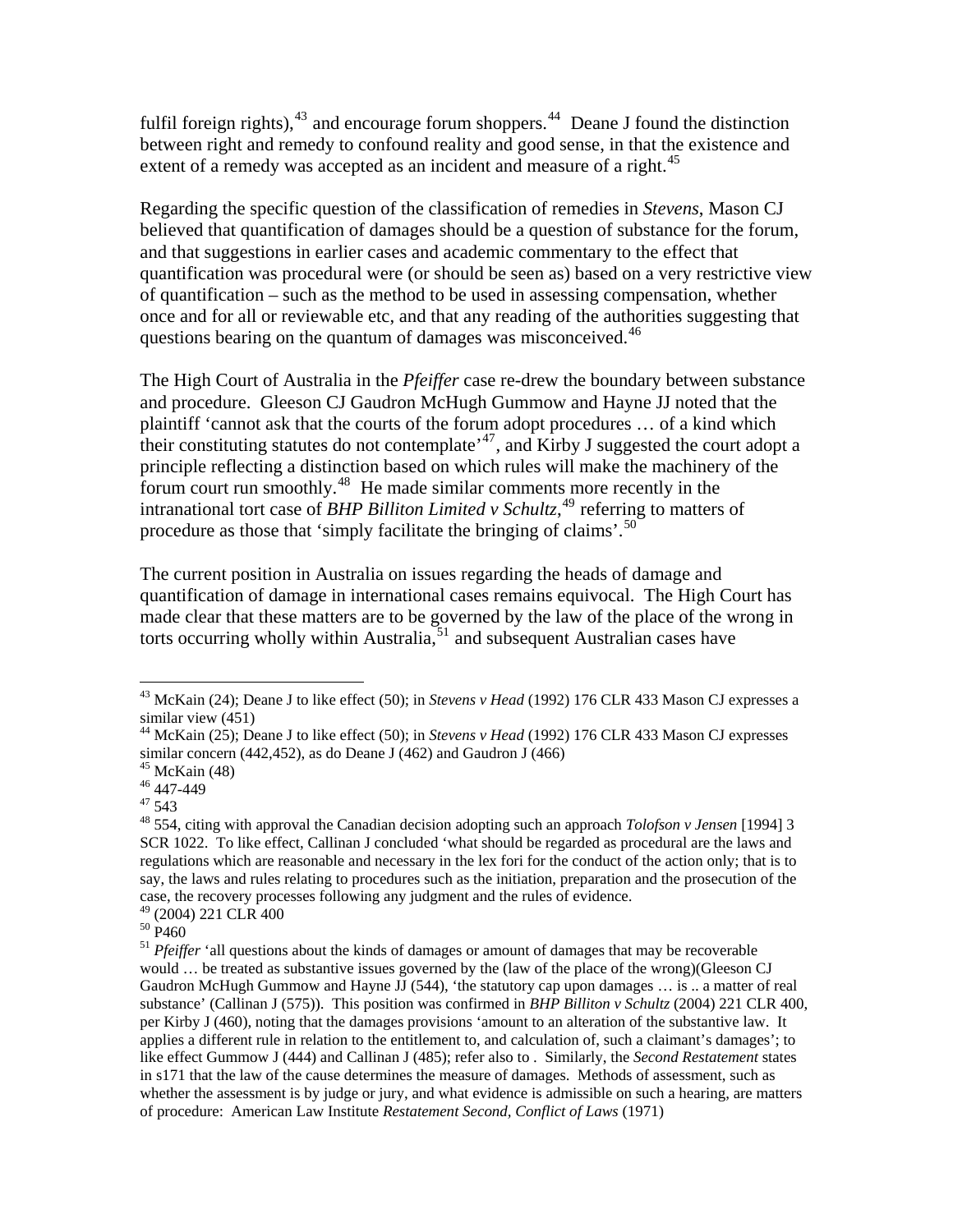confirmed this position.<sup>[52](#page-9-0)</sup> However, similarly to the Supreme Court of Canada,<sup>53</sup> the High Court of Australia has expressly reserved in the *Zhang* case the question whether this principle should apply in international torts situations.<sup> $54$ </sup> Unfortunately, no reason was provided by the High Court in *Zhang* for reserving this question for a future occasion.<sup>[55](#page-9-3)</sup> Not surprisingly, the High Court's reservation has been criticised.<sup>56</sup> We have not seen any further cases where the issue of a financial remedy for an international tort has been in issue in this context. $57$ 

It would have been easy for the court to endorse the previous position in *Stevens* that quantum was a matter for the forum, while heads were a matter for the law of the cause. It would have been easy for the court to say that its preferred view in *Pfeiffer*, that the law of the place of the wrong applied to determining both heads of damage and quantum, applied to international torts conflicts. The fact it did not either creates real uncertainty as to the High Court of Australia's thinking on such matters, although it is true that it has not been used since by any court, and remains for the moment only a theoretical escape device. Recent English cases, which broadly take the same view as the High Court did in *Stevens v Head*, will now be considered, but one re-iterates that the continuing applicability of the *Stevens* approach in Australia must be questioned after the *Zhang* decision where the question was deliberately left open.

*(b) England* 

<span id="page-9-0"></span> $\overline{a}$ 52 It was applied recently by the Court of Appeal of New South Wales in *McNeilly v Imbree* [2007] NSWCA 156, where the Court applied Northern Territory caps on damages payouts for an accident that occurred in the Territory, see also *Hamilton v Merck and Co Inc* [2006] NSWCA 55, *FAI Allianz Insurance Ltd v Lang* [2004] NSWCA 413, and *Ivancic v Zardo* [2004] ACTCA 11; cf the outcome under the old principles evidenced in *Guidera v Government Insurance Office (NSW)*(1990) 11 MVR 423 where the New South Wales Court of Appeal applied a New South Wales statute to quantify damage claims arising from

<span id="page-9-1"></span><sup>&</sup>lt;sup>53</sup> *Tolofson v Jensen* [1994] 3 SCR 1022 per La Forest J: 'because a rigid rule on the international level could give rise to injustice, in certain circumstances I am not averse to retaining a discretion in the court to apply our own law to deal with such circumstances. I can however, imagine few cases where this would be necessary'.

<span id="page-9-2"></span><sup>&</sup>lt;sup>54</sup> *Zhang* (520): 'we would reserve for further consideration whether (the proposition that all questions about the kinds of damage, or amount of damages that may be recovered, are governed by the law of the place of the wrong) should be applied in cases of foreign court (unanimous joint judgment). Mortensen suggests that the making of a distinction for damages in international cases would be unprincipled and conceptually incoherent in a territory-based regime: 'Homing Devices in Choice of Tort Law: Australian, British and Canadian Approaches' (2006) 55 *International and Comparative Law Quarterly* 839, 859<br><sup>55</sup> It was not necessary for the Court to answer the question here because the case was an appeal from a

<span id="page-9-3"></span>decision of the New South Wales Court of Appeal on an issue of *forum non conveniens*. It had not yet been decided whether or not there was negligence on the defendant's part, so it was not necessary for the Court to consider the question of remedies.

<span id="page-9-4"></span><sup>56</sup> For example, Adrian Briggs 'The Legal Significance of the Place of a Tort' (2002) 2 *OxUCLJ* 133, 136. Sir William Aldous in the Court of Appeal in *Harding v Wealands* [2005] 1 WLR 1539 said it would be illogical to apply a different rule for international torts than for intranational torts.

<span id="page-9-5"></span><sup>&</sup>lt;sup>57</sup> Reid Mortensen in Homing Devices in Choice of Tort Law: Australian, British and Canadian Approaches' (2006) 55 *International and Comparative Law Quarterly* 839 lists cases that have subsequently considered international statutes of limitation (p860) and intranational damages provisions (p861), and notes the faithful application of the Pfeiffer regime in these areas in subsequent decisions.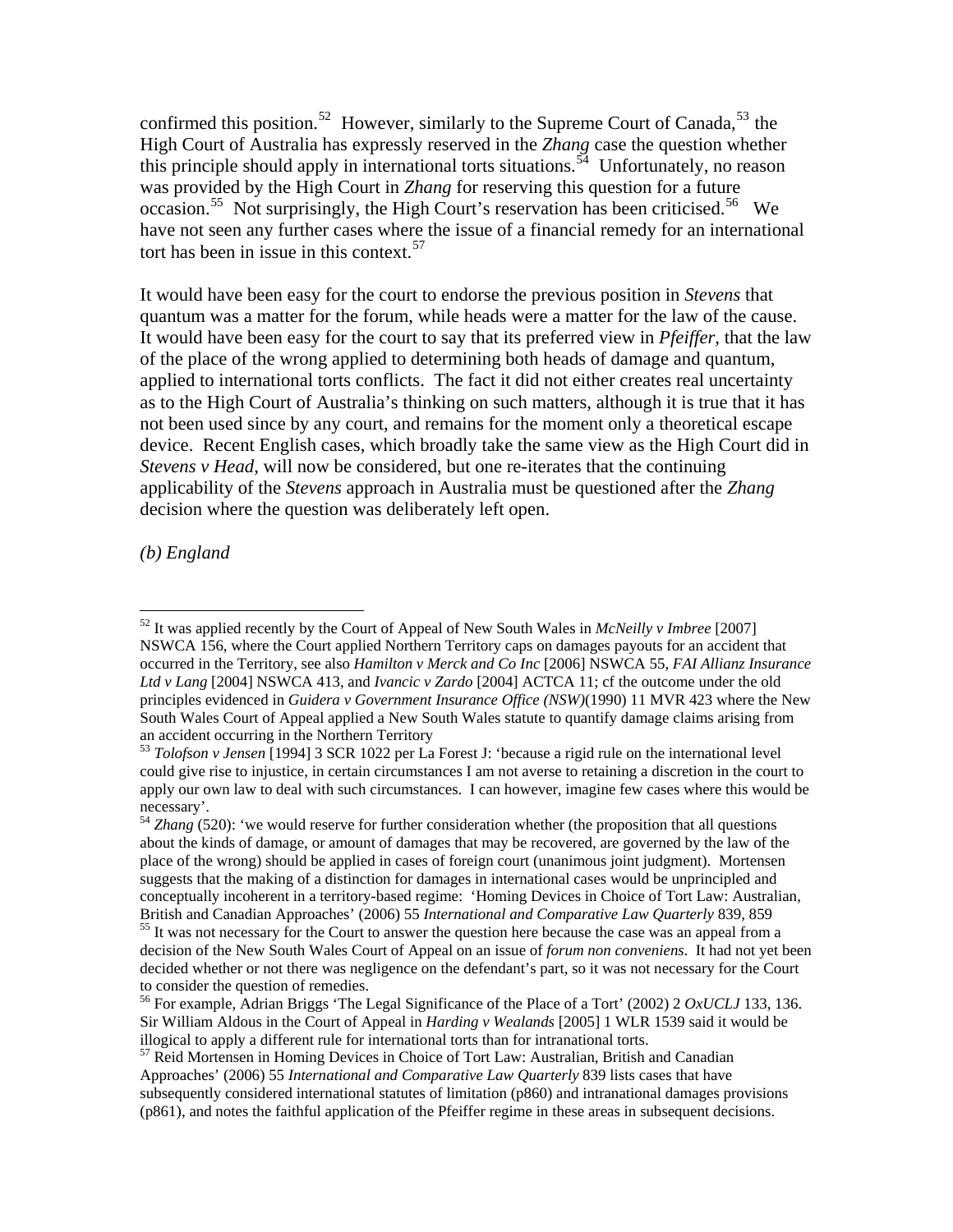It can fairly be said there have been real difference of opinion on this issue in England over the years. Perhaps the best evidence of this is found in a comparison of the discussion of the issue in one of the leading texts. While Dicey in the first edition of his conflict of laws text states that English lawyers give 'the widest possible extension to the meaning of the term 'procedure',  $\frac{58}{9}$  $\frac{58}{9}$  $\frac{58}{9}$  by the time the fourteenth edition is printed, the view is that

the practice of giving a broad scope to the classification of a matter as procedural has fallen into disfavour because of the tendency to frustrate the purposes of choice of law rules.<sup>[59](#page-10-1)</sup>

On this basis, the learned authors conclude that the measure of damages should not necessarily be procedural. $60$ 

Several recent cases have directly raised the distinction, providing illustrations of the current English approach to such difficulties. In terms of the orthodox view in England as to the boundary between substance and procedure, the position (like that taken in *Stevens* in Australia) has since early legal times<sup>[61](#page-10-3)</sup> been that the issue of the heads of damage available to a successful plaintiff is a matter of substance, while the issue of quantification of damages is a matter of procedure for the law of the forum.<sup>[62](#page-10-4)</sup>

One should note here that each of the English cases to be considered was decided after the introduction of the *Private International Law (Miscellaneous Provisions) Act 1995*  (*United Kingdom*).<sup>[63](#page-10-5)</sup> Section 14(3)(b) of that Act provides that nothing in Part III authorizes questions of procedure in any proceedings to be determined otherwise than in accordance with the law of the forum. In other words, the Act apparently<sup>[64](#page-10-6)</sup> reflects the previous common law position that questions of procedure are governed by the law of the

<span id="page-10-0"></span><sup>58</sup> *Conflict of Laws* (1896) p712

<span id="page-10-1"></span><sup>&</sup>lt;sup>59</sup> Dicey, Morris and Collins on the Conflict of Laws (2006) 14<sup>th</sup> ed p177 (presumably a reference to the goal of the conflict of laws being to fulfil foreign rights, or perhaps to have cross-border cases dealt with by reference to the most appropriate legal system on offer). Janeen Carruthers makes the same point: 'Substance and Procedure in the Conflict of Laws: A Continuing Debate in Relation to Damages' (2004) 53 *International and Comparative Law Quarterly* 691, 710 <sup>60</sup> P194

<span id="page-10-3"></span><span id="page-10-2"></span><sup>&</sup>lt;sup>61</sup> Eg *Phillips v Eyre* (1870) LR 6 QB 1, 28-29: 'the law is clear that, if the foreign law touches only the remedy or procedure for enforcing the obligation … such law is no bar to an action in this country'; *Huber v Steiner* (1835) 2 Bing NC 203; *De La Vega v Vianna* (1830) 1 Bard & Ad 284; *Robinson v Bland* (1760) 2 Burr 1077

<span id="page-10-4"></span><sup>62</sup> *Chaplin v Boys* [1971] AC 356, 379 (Lord Hodson, subject to a flexible exception), Lord Guest (381), Lord Wilberforce (393), Lord Pearson stating that forum law must govern remedies 'to some extent at least' (394), Lord Donovan merely stating that the forum court 'should award its own remedies'. 63 Adrian Briggs 'Choice of Law in Tort and Delict' (1995) *Lloyd's Maritime and Commercial Law* 

<span id="page-10-5"></span>*Quarterly* 519 64 Andrew Scott, 'Substance and Procedure and Choice of Law in Torts' (2007) *Lloyd's Maritime and* 

<span id="page-10-6"></span>*Commercial Law Quarterly* 44, 47 suggests three possible views: (a) an intention to recast the rules; (b) an intention to defer to the common law concept of procedure, leaving the concept free to develop in light of private international law's principles, or (c) an intention to incorporate the common law concept, as it was understood in 1995.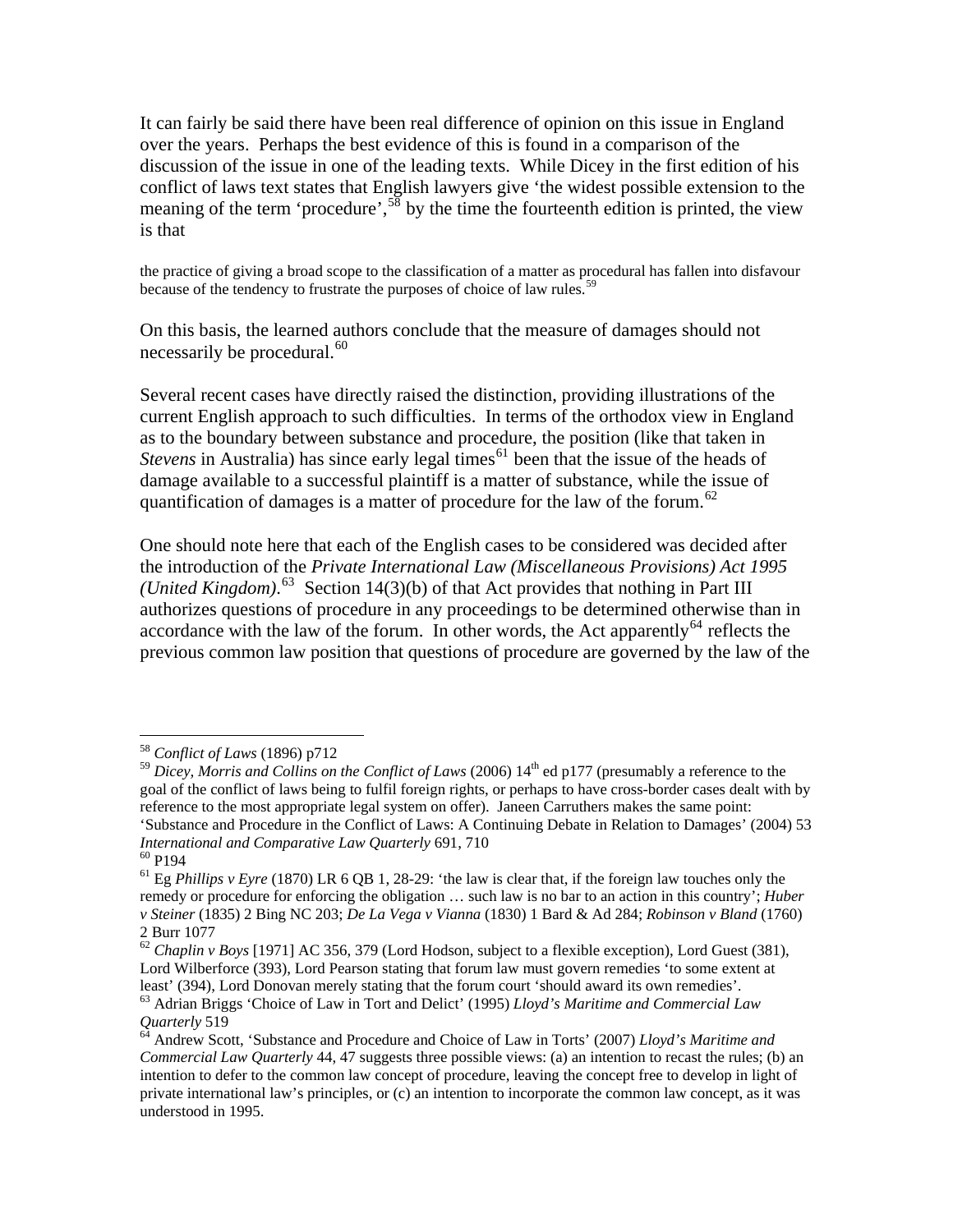forum,<sup>[65](#page-11-0)</sup> and that quantification of damages was a matter of procedure.<sup>66</sup> That this is the effect of the Act was confirmed by the House of Lords in its *Harding* decision.<sup>[67](#page-11-2)</sup>

The case of *Edmunds v Simmonds[68](#page-11-3)* involved a car accident between a rental vehicle and a truck in Spain. The rental vehicle was being driven by the defendant, with the plaintiff a passenger in the vehicle. The plaintiff and defendant were both English residents who were on holidays in Spain. The car was insured with a Spanish insurer. The court was satisfied the accident was the defendant's fault, and the only remaining issue was how damages were to be assessed. The available heads of damage were similar in England and Spain, but the way in which quantum was assessed differed.<sup>[69](#page-11-4)</sup>

The court accepted the orthodox view that heads of damage were matters of substantive law, to be governed by the law of the cause. However, issues of quantification were matters of procedure, a matter for English courts as the forum court here.<sup>[70](#page-11-5)</sup>

The rule was also applied in *Roerig v Valiant Trawlers Ltd*,<sup>[71](#page-11-6)</sup> involving an accident on a trawler registered in England and owned by the defendant, an English registered company but a subsidiary of a Dutch company. The deceased, a Dutchman, was on board the trawler as an employee of a Dutch company that was part of the same group. The vessel was on a Dutch fishing expedition in that the boat set off from a Dutch port and would return its catch to a Dutch port.

Again, the issue arose as to the quantification of damages available to the deceased's wife. Under English law, damages would be assessed without taking into account other benefits the deceased's wife might have obtained as a result of the accident, for example a life insurance policy. However under Dutch law, this was a relevant factor, and any court-ordered damages would be reduced by the extent to which the claimant had been compensated elsewhere for losses arising from the accident. The court, applying the orthodox view, found that the issue of what amounts could be deducted from damages ordered by the court was an issue of quantum, traditionally governed by the law of the

<span id="page-11-0"></span><sup>65</sup> C G J Morse 'Torts in Private International Law: A New Statutory Framework' (1996) 45 *International and Comparative Law Quarterly* 889,895<br><sup>66</sup> That this was intended by the drafters of the legislation was confirmed by the Lord Chancellor, Lord

<span id="page-11-1"></span>Mackay of Clashfern, in his speech to the House: Hansard (House of Lords Debates) 27/3/1995, columns 1421-1422 and in the Report that eventually led to the legislative reform: Report of the Law Commission and the Scottish Law Commission *Private International Law: Choice of Law in Tort and Delict* (Law Com No 193, Scot Law Com No 129)(1990) para 3.38 'the measure or quantification of damages under those heads (should be) governed by the lex fori'. This conclusion is referred to by Lord Hoffmann in *Harding*, para 34.

 $67$  [2006] 3 WLR 83

<span id="page-11-3"></span><span id="page-11-2"></span><sup>&</sup>lt;sup>68</sup> [2001] 1 WLR 1003

<span id="page-11-5"></span><span id="page-11-4"></span> $69$  Specifically, the English means of assessing quantum was much more generous than the Spanish means.  $70$  This distinction was an obiter observation, with the court preferring to base its reasoning on the ground that the law of the place of the wrong (Spain) should be displaced as the substantive law because given the parties' connections, it was substantially more appropriate that the matter be dealt with under British law (applying s11-12 of the *Private International Law (Miscellaneous Provisions Act)* 1995 (UK)). 71 [2002] 1 *Lloyd's Law Reports* 681

<span id="page-11-6"></span>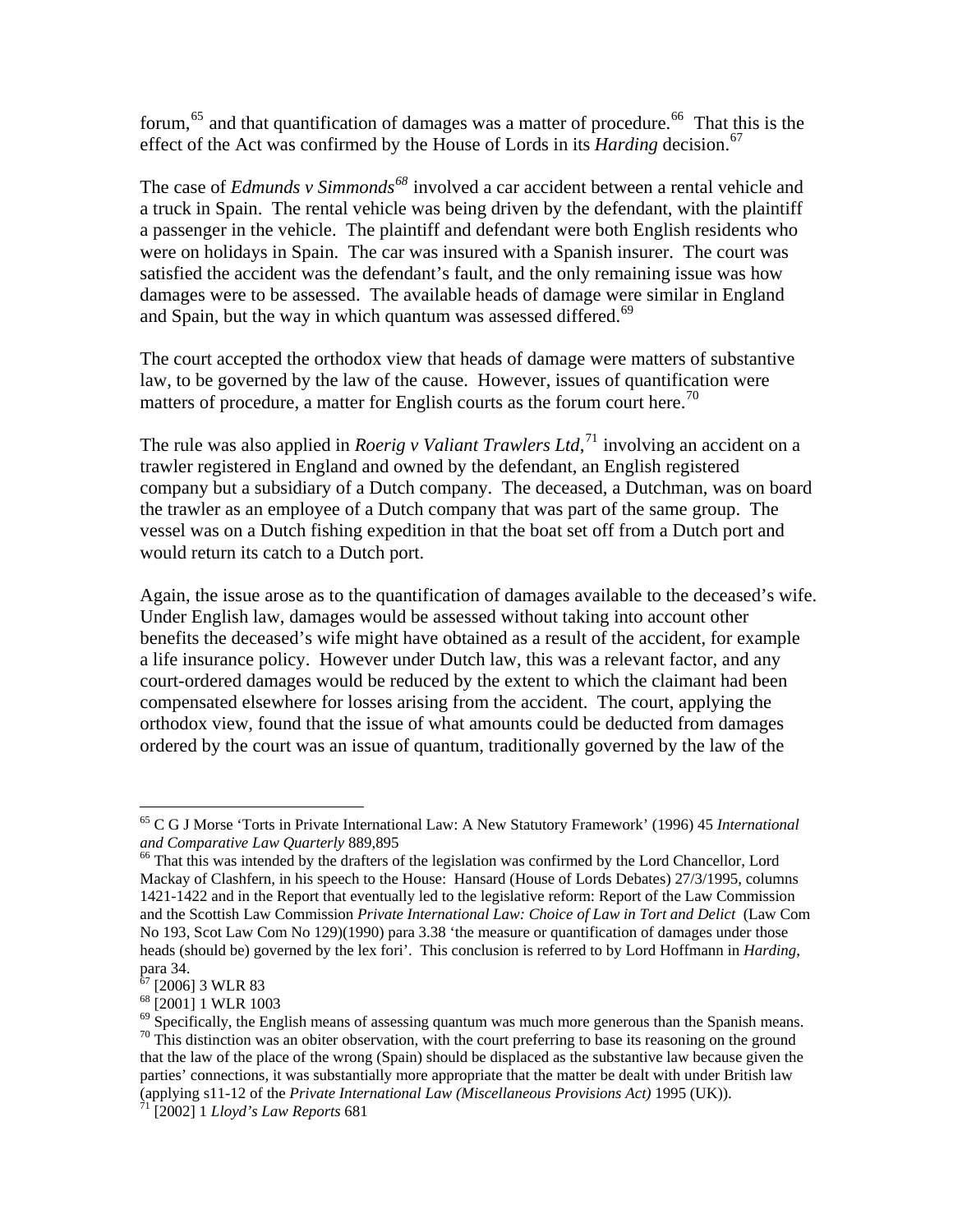forum, here English law. As a result, damages were not reduced to take account of the other payments the claimant had received.

Again in *Hulse v Chambers*, [72](#page-12-0) the court found that in relation to English plaintiffs injured in a motor vehicle accident in Greece, Greek law applied to the heads of damage available, but English law as the law of the forum governed how damages were to be assessed.

In *Harding v Wealands*,<sup>[73](#page-12-1)</sup> the plaintiff, resident in England, was injured while travelling in a vehicle being driven by the defendant in New South Wales. The defendant was living with the plaintiff in England and employed in England at the time of the accident. He claimed compensation for his injuries in an English court. Negligence was admitted; the case revolved around the question of remedies, and in particular whether the statutory compensation scheme operative in New South Wales at the relevant time was applicable, or whether the common law English principles of compensation were applicable. The statutory scheme included provisions dealing with capping of compensation, the discount rate, how compensation must be reduced for insurance payments to the plaintiff, and when interest on damages is payable. The House of Lords overturned the decision of the Court of Appeal<sup>[74](#page-12-2)</sup> that the New South Wales statutory provisions should be applied in the assessment of damages.

Lord Hoffmann (with whom Lords Bingham, Woolf and Rodger agreed) stated there was no intention that the *Private International Law (Miscellaneous Provisions) Act* 1995 override the previous common law rules maintaining that quantum of damages was a matter for forum law.<sup>[75](#page-12-3)</sup> He then referred to *Stevens v Head*, especially the view of the majority there that the relevant New South Wales statutory provisions were concerned with quantification rather than heads of damage. As a result, they were not applicable to this proceeding. Lord Hoffmann postulated, however, that the new position arrived at in Australia in *Pfeiffer* (a case that overruled *Stevens*), that the definition of what is procedural should be narrowly confined to rules governing or regulating the mode or conduct or court proceedings, may for some 'appear to be more logical'.<sup>[76](#page-12-4)</sup> It had been adopted by the Court of Appeal (Arden LJ and Sir William Aldous, Waller LJ dissenting).<sup>[77](#page-12-5)</sup> The Court of Appeal referred with approval to the developments of the

<sup>72 [2001] 1</sup> WLR 2386

<span id="page-12-1"></span><span id="page-12-0"></span><sup>73 [2006] 3</sup> WLR 83

<span id="page-12-2"></span><sup>&</sup>lt;sup>74</sup> The Court of Appeal decision is discussed at some length in Janeen Carruthers 'Damages in the Conflict of Laws – The Substance and Procedure Spectrum: Harding v Wealands (2005) 1 *Journal of Private International Law* 323; the House of Lords decision is discussed in Charles Dougherty 'Private

<span id="page-12-3"></span>International Law: *Harding v Wealands*' (2007) 56 *International and Comparative Law Quarterly* 443 75 Established in the difficult case of *Boys v Chaplin* [1971] AC 356 (difficult because there is no actual ratio for the decision, and it has been partly overruled)

<span id="page-12-4"></span> $76$  Para 51

<span id="page-12-5"></span> $77$  Arden LJ thought for example that any reference to the law of the forum was exceptional; it was limited to cases where it was impossible to apply the foreign law to the issue. Sir William Aldous sought to give the word 'procedure' its natural meaning, unencumbered by the previous case law on point. In the House of Lords, Lord Carswell agreed with the view that damages are not naturally regarded as procedure; however since he believed that 'procedure' in the context of private international law had a meaning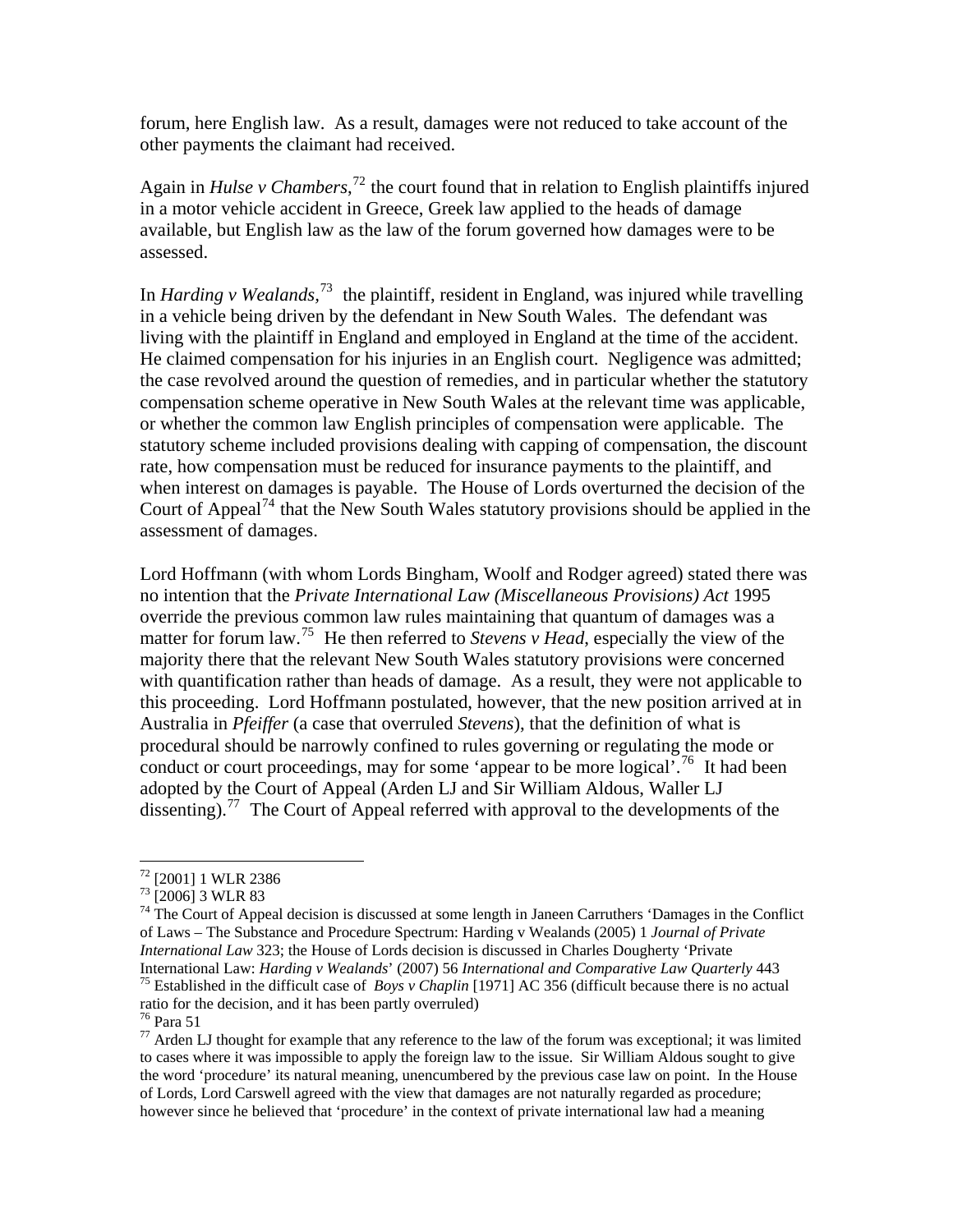Australian law in this area in *Pfeiffer*. He thought that this path was denied to the English courts by the clear expression of the will of the British Parliament in 1995.<sup>[78](#page-13-0)</sup> As a result, the result in the United Kingdom continued to be that quantification of damages was for the law of the forum, with the availability of heads of damage a matter for the substantive law of the cause. This could lead to the result, as Scott and Mortensen point out, that English (and other British) courts may be asked to apply English rules to quantify losses which are not actionable in England.<sup> $\frac{79}{9}$  $\frac{79}{9}$  $\frac{79}{9}$ </sup> It is an invitation to forum shoppers.

The House expressed satisfaction that quantification was a matter for English courts because

It shows that Parliament was assured that the provision would prevent damages being awarded by reference to the law and standards of other countries. The particular problem raised by Lord Howie related to the high level of damages in the United States which he was anxious should not be replicated here. But it would be equally unacceptable if, say, United Kingdom courts had to award damages according to a statutory scale which, while adequate in another country because of the relative low cost of services etc there, would be wholly inadequate in this country, having regard to the cost of corresponding items here. As Parliament was assured by the Lord Chancellor, (the 1995 Act) guards against such eventualities.<sup>[80](#page-13-2)</sup>

Members of the House of Lords suggested that the word 'procedure' might have a special meaning in the context of private international law, and that the Act intended the word to be defined in that context, rather than a more general context.<sup>[81](#page-13-3)</sup>

This understanding of Parliament's intention may be questioned on the basis that the intent of the Act was clearly to overturn the substantive choice of law principles in tort in

<span id="page-13-2"></span><span id="page-13-1"></span>79 Andrew Scott 'Substance and Procedure and Choice of Law in Torts' (2007) *Lloyd's Maritime and Commercial Law Quarterly* 44, 59; Reid Mortensen 'Homing Devices in Choice of Tort Law: Australian, British and Canadian Approaches' (2006) 55 *International and Comparative Law Quarterly* 839, 875 <sup>80</sup> Lord Rodger, para 70; I have referred elsewhere to my dislike of decisions on which law to apply being based on whether we 'like' what the foreign law does, given its potential for fully-fledged application of the law of the forum, and abrogation of the purpose of choice of law rules, which is to fulfil foreign rights: see Anthony Gray 'Remedy Issues in Multinational Tort Claims' (2007) 26(1) *University of Queensland Law Journal* 1, 3-6. In other words, the argument is that English courts should apply their own remedies because the result is more attuned with what the English judge thinks is fair compensation. However, what if the foreign law as the law of the place of the wrong does not recognise the cause of action at all? We do not in such cases allow the forum court to ignore this because we might not like the result, yet some judges are prepared to ignore the extent of the remedy provided by the law of the cause because they may not like the outcome. It seems inconsistent and not what choice of law rules are designed to achieve. 81 Lords Rodger (para 65) and Carswell (83)

different from its typical usage, he was able to join in the reasoning of the other Lords in re-affirming that quantification of damages was a procedural matter for the law of the forum.

<span id="page-13-0"></span> $^{78}$  He referred to a speech made by the Lord Chancellor during the debate over the 1995, where the Lord clarified that it was intended that after the passage of the Act, the law of the forum would continue to govern the question of quantum or measure of damages. This view is supported by the Report of the Law Commission and the Scottish Law Commission (Private International Law: Choice of Law in Tort and Delict (Law Com No 193, Scot Law Com 129)), 1990 para 3.38 'The consultation paper … provisionally recommended that there should be no change in the present law on the question of damages, which we confirm. Accordingly, the applicable law in tort or delict determines the question of availability of particular heads of damages whereas the measure or quantification of damages under those heads is governed by the lex fori'.

<span id="page-13-3"></span>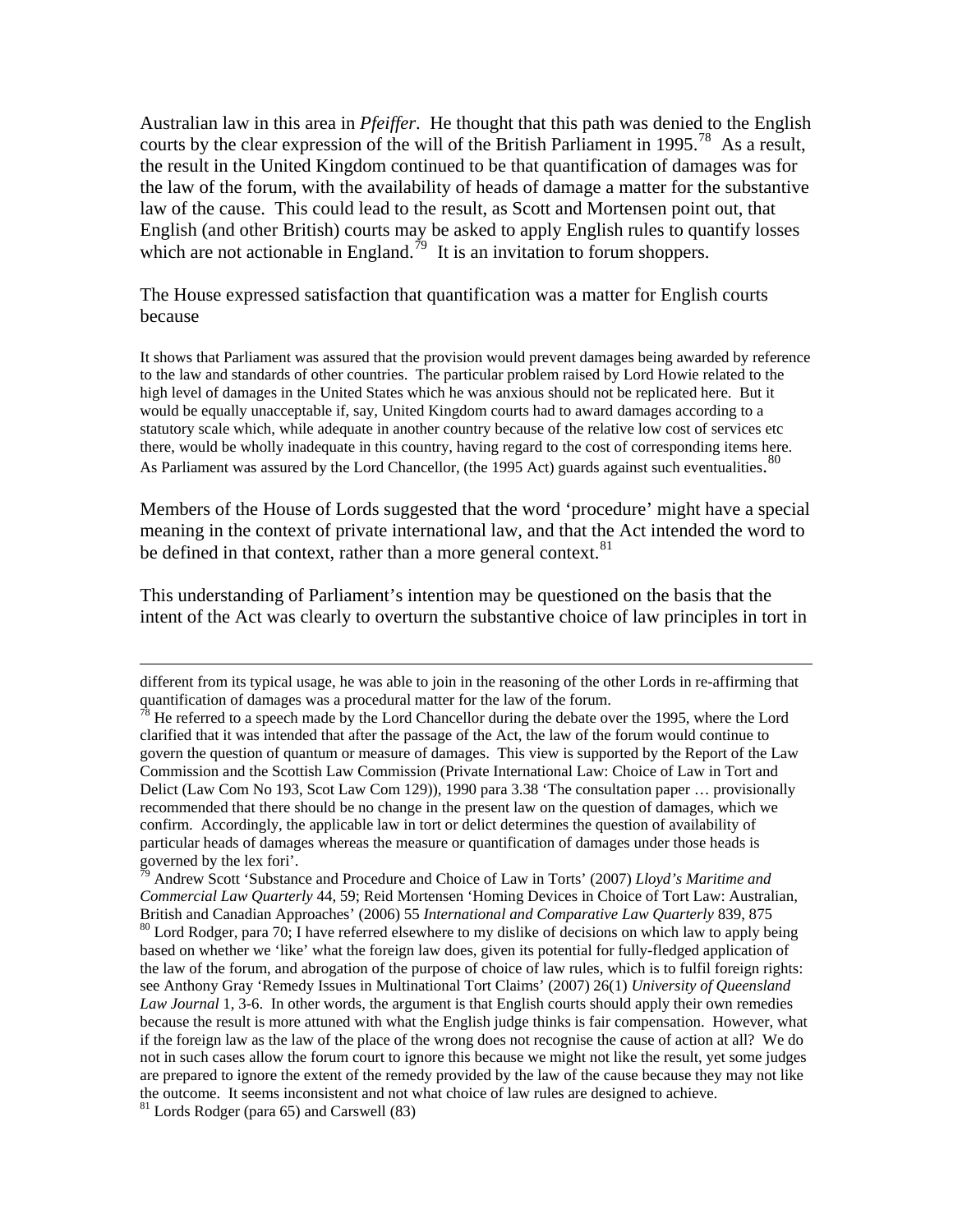the United Kingdom. Could this not also suggest an intention to draw afresh the boundaries between substance and procedure? As Scott argues

It appears rather unreasonable to attribute to Parliament the rather absurd intention to incorporate and preserve a body of common law rules developed in the context of an entirely different choice of law scheme for torts.<sup>[82](#page-14-0)</sup>

The approach of both the Court of Appeal and House of Lords, in characterizing the legislation rather than the issue itself, has been the subject of note and criticism by authors.[83](#page-14-1) The approach adopted was not orthodox in relation to such questions.

The decision is also open to criticism that it would have led to inconsistencies depending on whether actions are brought in contract or tort. This possibility arises given Article 10 of the Rome Convention, implemented by the *Contracts (Applicable Law) Act* 1990 (UK). The Article provides that the proper law shall govern the consequences of breach, including the assessment of damages. While the decision of the Court of Appeal in *Harding* would render the rules regarding assessment of damages in contract and tort consistent, the effect of the House of Lords decision is to create different rules for assessment of damages in both contexts. One might question the desirability of such an outcome, most especially in cases of a concurrence of liability in contract and tort.<sup>[84](#page-14-2)</sup>

Subsequent to the decision being handed down, Regulation EC 864/2007 (Rome II) was made on the *Law Applicable to Non-Contractual Obligations*. OJ2007, L199/40, effective from 11 January 2009, now makes it clear that the applicable law governs 'the existence, nature and assessment of damage or the remedy claimed.<sup>[85](#page-14-3)</sup> As a result, the effect of the *Harding* decision, at least in the United Kingdom, has largely<sup>[86](#page-14-4)</sup> been neutered by statute, unless the Convention is interpreted in an unexpected way.

As we will further discuss, many regard the distinction between the right and the remedy to be artificial. If the right is a matter of substance, arguably so too should all issues pertaining to the remedy.<sup>[87](#page-14-5)</sup>

<span id="page-14-0"></span><sup>82</sup> Andrew Scott 'Substance and Procedure and Choice of Law in Torts' [2007] *Lloyd's Maritime and Commercial Law Quarterly* 44. He suggests the intention was merely to preserve the distinction between procedure and substance, leaving the common law to specify the boundary between those categories and their contents (50).

<span id="page-14-1"></span><sup>83</sup> Andrew Scott 'Substance and Procedure in Choice of Law in Torts' (2007) *Lloyd's Maritime and Commercial Law Quarterly* 44, 47; George Panagopoulos 'Substance and Procedure in Private International Law' (2005) 1 *Journal of Private International Law* 69, 74<br><sup>84</sup> Admittedly, the *Harding* case itself was not such a case. Similar criticism appears in Charles Dougherty

<span id="page-14-2"></span>and Lucy Wyles 'Current Developments – Private International Law' (2007) 56 *International and Comparative Law Quarterly* 443, 451<br><sup>85</sup> Refer for example to Symeon Symeonides 'Rome II and Tort Conflicts: A Missed Opportunity' (2008)

<span id="page-14-3"></span><sup>56</sup> *American Journal of Comparative Law* 1; Paul Beaumont and T Zang 'Classification of Delictual Damages – Harding v Wealands and the Rome II Regulation' (2008) 12 *Edinburgh Law Review* 131 <sup>86</sup> However, even after Rome II, defamation claims are still assessed under the common law, so *Harding* 

<span id="page-14-4"></span>would still apply to that extent.

<span id="page-14-5"></span><sup>87</sup> Brian Opeskin 'Statutory Caps in Australian Conflict of Laws' (1993) 109 *Law Quarterly Review* 533, 537; Reid Mortensen 'Homing Devices in Choice of Tort Law: Australian, British and Canadian Approaches' (2006) 55 *International and Comparative Law Quarterly* 839, 876; Charles Dougherty and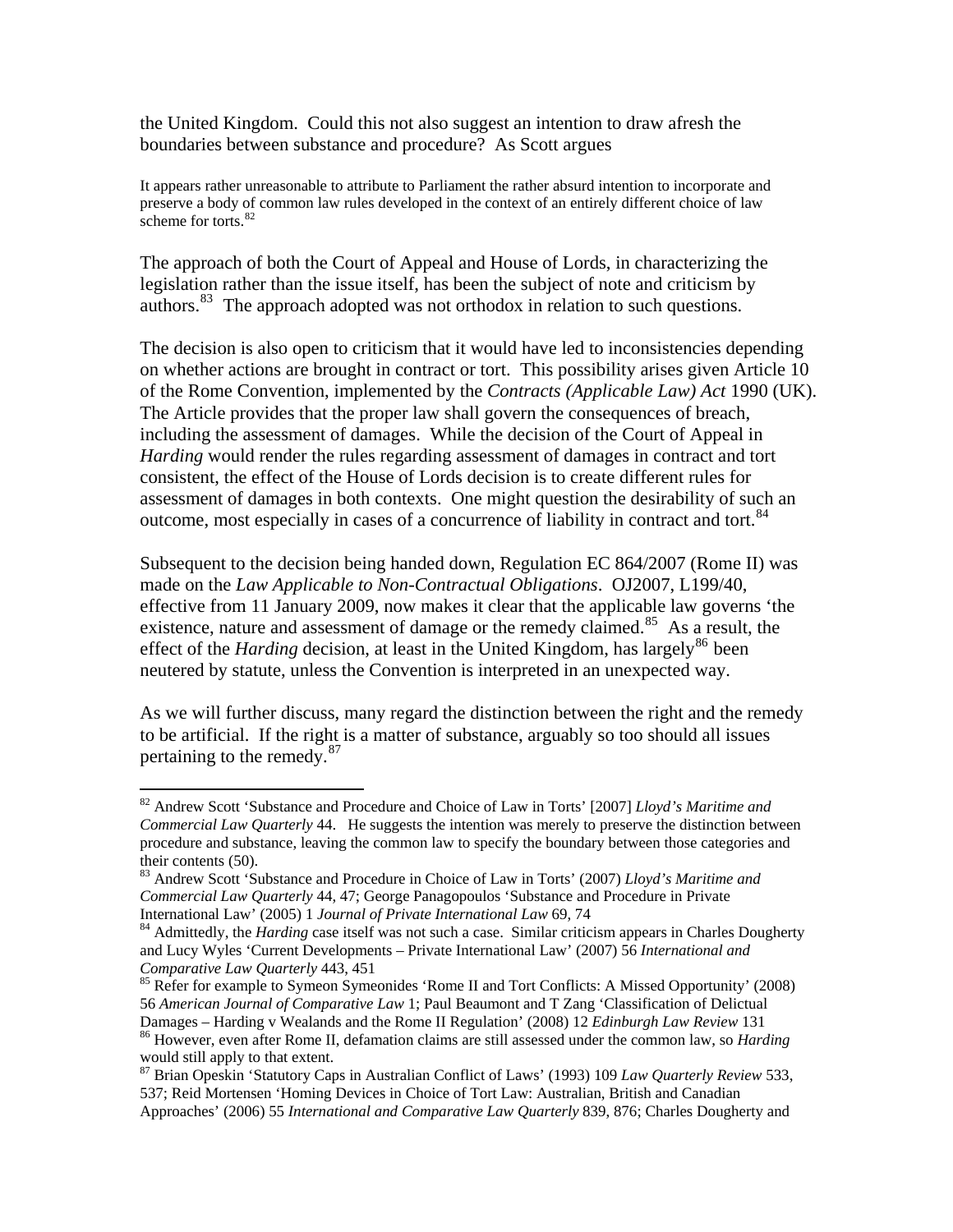# *(c) Canada and South Africa*

In *Tolofson v Jensen*,<sup>[88](#page-15-0)</sup> a narrow definition was given to procedure. Citing the reason for the rule, the Canadian Supreme Court confined procedural rules to those that existed for the convenience of the court, administering the court's 'machinery as distinguished from its product'. Limitation periods were held to be substantive.

However, since that case we have seen some retreat back to the law of the forum. A recent example is *Somers v Fournier*, [89](#page-15-1) where the Ontario Court of Appeal considered an accident in New York. The forum court applied New York law as the law of the place of the wrong, yet applied the local Canadian statute capping damages for non-pecuniary loss, on the basis that it is procedural. This was justified on the basis that the caps reflected a policy to avoid or limit payouts for non-pecuniary damages. It was a device to avoid excessive and unpredictable damages awards for non-pecuniary losses.<sup>[90](#page-15-2)</sup>

More recently in *Vogler v Szendroi*, [91](#page-15-3) the Nova Scotia Court of Appeal disregarded part of the law of the place of the wrong, Wyoming, in a motor vehicle accident claim brought in Nova Scotia. A Wyoming rule provided for the date at which a proceeding would be deemed to have commenced for limitation of actions purposes. This was different from the date in Nova Scotian law. Had the Wyoming law been applied, the action would have been out of time. However, the judge in Nova Scotia decided that the Wyoming provision was merely procedural and so not applicable to the claim brought in Halifax, Nova Scotia. He found that the Wyoming provision related to methodology, or the manner in which an action is deemed commenced, rather than timing, or the deadline within which action must be commenced.<sup>[92](#page-15-4)</sup> The judge also referred to what he called policy-based considerations.<sup>[93](#page-15-5)</sup>

Lucy Wyles 'Private International Law: Current Developments' (2007) 56 *International and Comparative Law Quarterly* 443, 451; George Panagopoulos 'Substance and Procedure in Private International Law' (2005) 1 *Journal of Private International Law* 69, 77-78 citing *Phrantzes v Argenti* [1960] 2 QB 19 for the proposition that a remedy is an inseparable component of a right or obligation. Lord Parker CJ noted in that case that 'the remedies available must harmonise with the right according to its nature and extent as fixed by foreign law' (36-37).

<span id="page-15-0"></span><sup>88 [1994] 3</sup> SCR 1022

<span id="page-15-1"></span><sup>&</sup>lt;sup>89</sup> (2002) 214 DLR (4<sup>th</sup>) 611; subsequently accepted in *Craig v Allstate Insurance Co of Canada* (2002) 214 DLR  $(4^{th})$  103, 113

<span id="page-15-2"></span><sup>&</sup>lt;sup>90</sup> This sounds to the author like an assertion that forum law provides a remedy that the forum court prefers, which the author argues should not be a reason for failing to apply the law of the place of the wrong: see Anthony Gray 'Remedy Issues in Multinational Tort Claims' (2007) 26(1) *University of Queensland Law Journal*, 1, 3-6

<span id="page-15-3"></span> $^{91}$  [2008] NSCA 18

<span id="page-15-4"></span> $92$  In rejecting an argument that the Wyoming provision was related to statutes of limitation (themselves acknowledged to be substantive) because the commencing words of the rule were 'for purposes of statutes of limitation', the judge found that the introductory words merely identified the rationale for the provision, but did not have the effect that the provision was substantive (pars 35).

<span id="page-15-5"></span><sup>&</sup>lt;sup>93</sup> These included that (in the context of the facts of the case) the question of limitations only arose due to the commencement of a claim in accord with the rules of the forum, because the vagaries of service abroad may reduce a claimant's ability to ensure this occurs in a timely fashion, and because it was unlikely that the foreign limitation period would be designed to accommodate the delay that could occur in the service of documents for foreign proceedings (para 38). On the other hand, the Wyoming statute did not distinguish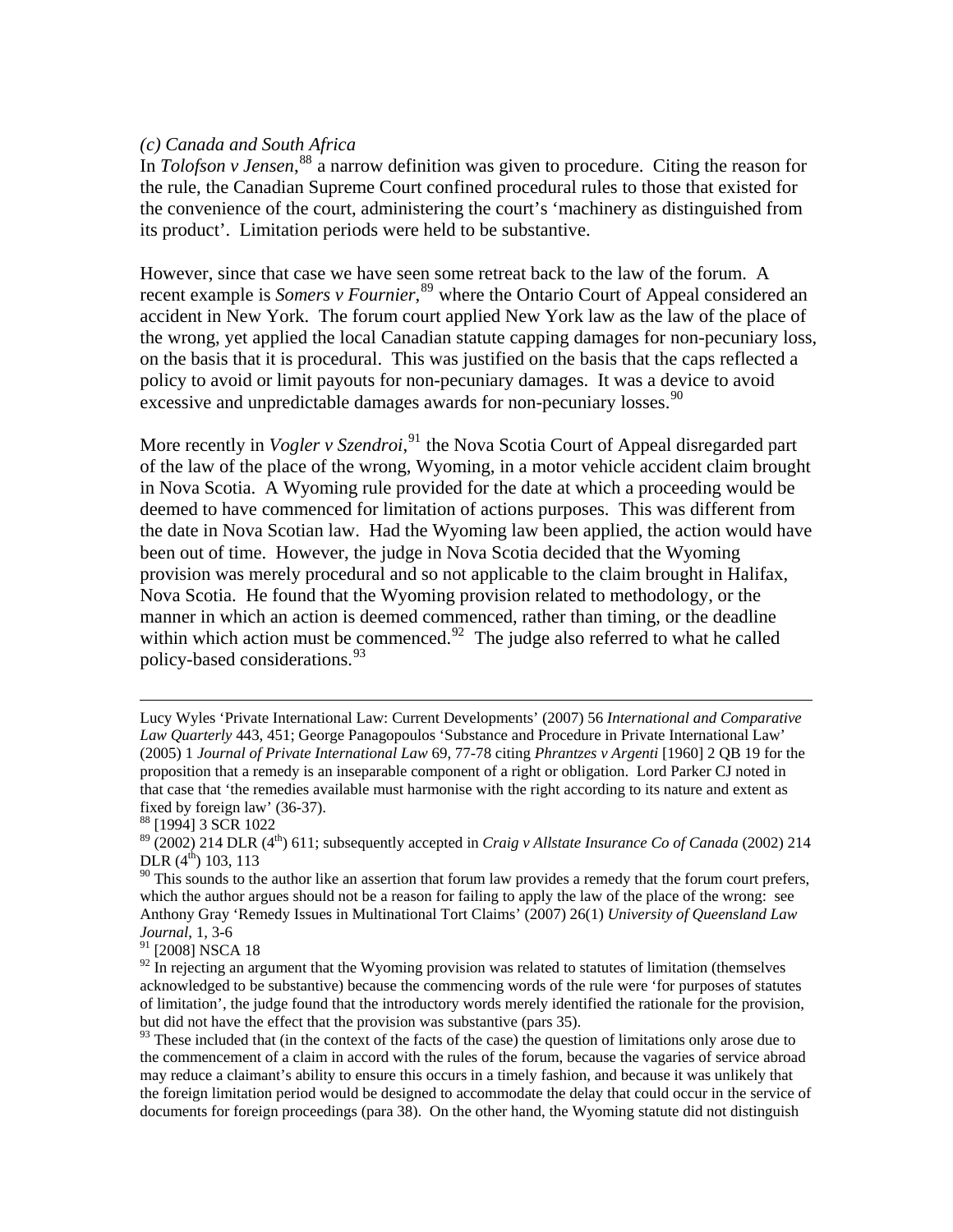In a recent South African case, the familiar distinction between limitation periods that extinguish the right and those that bar the remedy raised its (ugly) head.<sup>[94](#page-16-0)</sup> The court was critical of such an approach, in a situation where a 'gap' was created in that the law of the cause viewed limitation periods as procedural, for the law of the forum, while the law of the forum viewed limitation periods as substantive, for the law of the cause. The court there resolved the impasse by applying the law of the cause, namely England, to the question of limitations periods. In so doing, the court declared (correctly, the author asserts), that international uniformity of decisions was very important, and would require that claims alive and enforceable according to the law of the cause ought not be defeated if brought in a different forum. Regardless of whether the relevant limitation periods extinguished the right or merely barred the remedy, English law had the closer connection with the creation, operation, interpretation and enforcement of the parties' rights. Logically it should apply.

### *The Future*

The writer believes that the approach of the recent English and Canadian cases has not been correct. The distinction between substance and procedure has some merit, and should be retained.<sup>[95](#page-16-1)</sup> However, the line to be drawn in the area of assessment of damages is a matter of continuing debate. Quantification of damages for breach of contract has also usually been regarded as substantive,  $96$  and (as argued earlier) it is questioned whether it is legitimate to classify the matter in different ways according to whether the dispute is related to contract or tort.

### *(a) Reasons for the Past Broad View of Procedure*

In terms of the precedent supporting the orthodox distinction between heads of damage (substantive) and quantification of damage (procedural), to the extent that such precedent is based on *Chaplin v Boys* one would have to question its continued relevance.<sup>[97](#page-16-3)</sup> The *Chaplin* decision itself is a difficult one, with various strands of reasoning and no

 on its face between service of documents for foreign proceedings and local proceedings. Prima facie it applied to both. The first reason given would justify greater resort to the law of the forum, since all issues only arise due to the commencement of a claim in accord with the rules of the forum – this reasoning could also justify using forum law to govern heads of damage and even liability, because these issues pursuant to proceedings in the forum. It is admitted that the vagaries of service abroad is an issue, but seems less of a concern when the statute of limitation is four years. It may be different if a short time frame were given within which to commence action.

<span id="page-16-0"></span><sup>&</sup>lt;sup>94</sup> Society of Lloyds v Price; Society of Lloyd's v Lee [2006] SCA 87

<span id="page-16-1"></span><sup>95</sup> cf Lord Wilberforce in *Black-Clawson Ltd v Papierwerke AG* [1975] AC 591,632 who noted that 'for English law to abolish the distinction between substance and procedure … might be an intelligible objective'; and Chamberlayne 'The distinction between substance and procedure is artificial and illusory. In essence, there is none. The remedy and the predetermined machinery, so far as the litigant has a recognized claim to use it are, legally speaking, part of the right itself (*Evidence*, 1911, para 171)<br><sup>96</sup> *Ekins v East India Co* (1717) 24 ER 441<br><sup>97</sup> In the case, Lord Hodson found that quantification of damages was

<span id="page-16-3"></span><span id="page-16-2"></span><sup>379)(</sup>citing two cases but no justification), Lord Guest relied on the same cases (381). Lord Donovan said the forum should award its own remedies (no authority or reasoning provided), as did Lord Wilberforce (393)(no authority or reasoning provided). Lord Pearson did not directly address the issue, but suggested an exception if the law of the place of the wrong were applied as the substantive law, so that an English court could award 'adequate damages' (in its opinion)(406).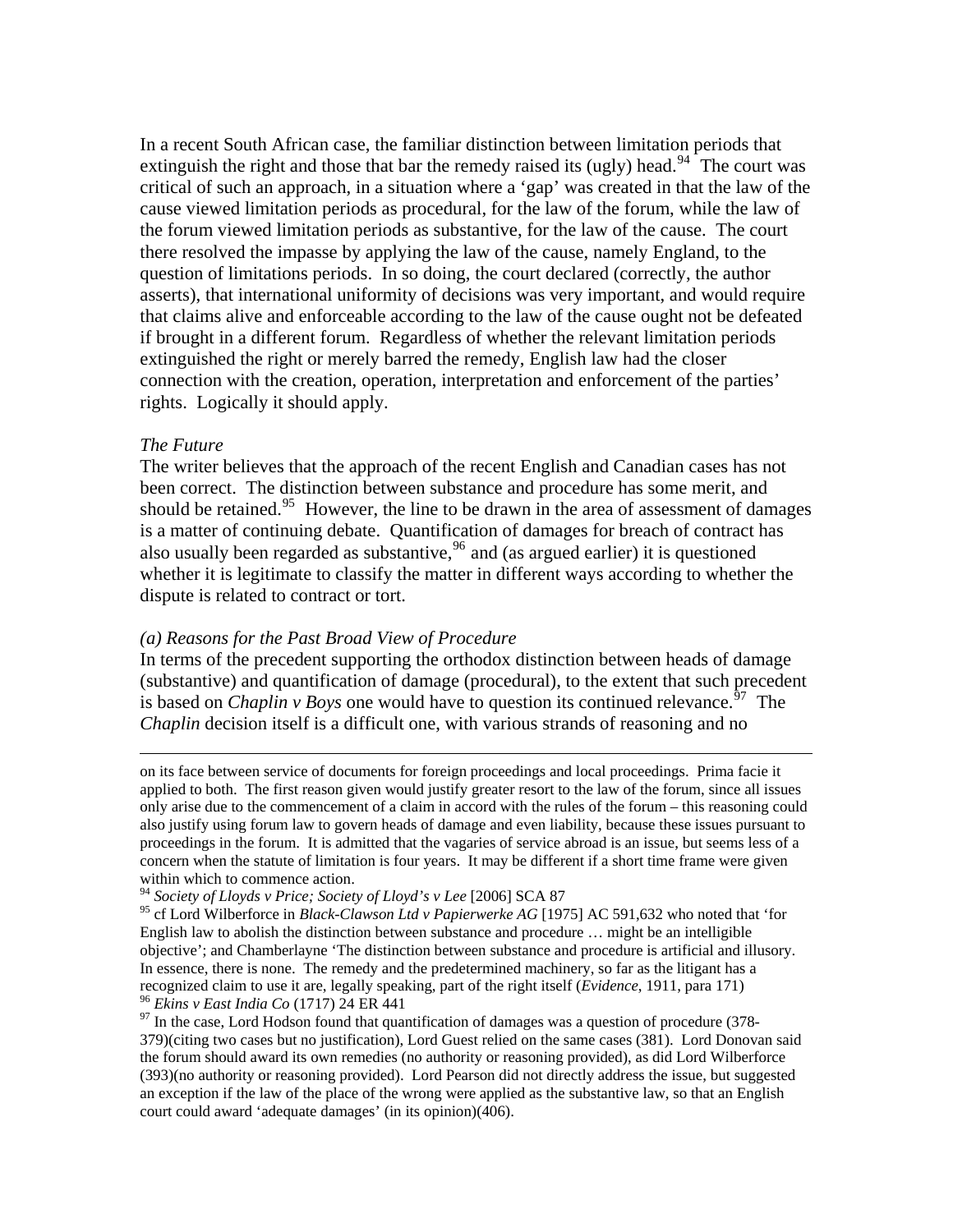unifying rationale. Most of the overall precedent value of the case has subsequently been eroded by legislation, the Parliament obviously finding it necessary to change the law as it stood after the *Chaplin* case, at least to some extent.<sup>[98](#page-17-0)</sup> Rome II does not adopt this approach. This is not a vote of confidence in the decision.<sup>[99](#page-17-1)</sup>

In terms of rationale, there is the odd reference to the old forms of action as relating to the remedy sought, so a possible link is made between the forum in which the action was heard and questions of remedy.<sup>[100](#page-17-2)</sup> A particular court, which might hear actions of a particular form, was also restricted in the kinds of remedy it might provide. As Cook notes 'many rules of modern substantive law had their origin in procedural devices'.<sup>[101](#page-17-3)</sup> Perhaps thus, the link between remedies and form (formality/procedure) was created. Such reasoning might have been applicable when the forms of action were important; obviously such reasoning is no longer applicable now.

Fundamentally, the purpose of the distinction must be borne in mind. It is not a mathematical formula to be unthinkingly applied. The author can only agree with Cook who sees 'The no-man's land, the twilight zone of our classification, where a decision one way or the other is in the abstract equally possible or logical'. Cook claims that ' no intelligent conclusion can be reached in any particular case until the fundamental purpose for which the classification is being made is taken into consideration'.<sup>[102](#page-17-4)</sup>

However, one will look in vain to see a justification (other than precedent) for the different treatment of heads of damage on the one hand, and quantum on the other, in the *Chaplin* case. Let us accept that the distinction between substance and procedure relates to practical convenience, and how far one can reasonably expect a court to go in adopting the law of the cause without unduly inconveniencing itself. If so, why is it practically convenient to consider the different heads of damage that the law of the cause will allow, but practically inconvenient to consider how the law of the cause will calculate the damages?

It is possible that the differential treatment of damages, with part being governed by the law of the cause and part by the law of the forum, parallels too closely the courts' past adherence to double actionability in *Phillips v Eyre*, and reflects an understandable but unacceptable desire to want to give to the law of the forum (read England) influence over

<span id="page-17-0"></span><sup>98</sup> The Privy Council also took a different approach in *Red Sea*, casting further doubt on the continuing acceptance of *Boys*, for whichever principle for which the case was said to stand. However, the distinction between substance and procedure was not an issue in the former case.<br><sup>99</sup> In the judgment of one of the above English cases, *Roerig*, the English Court of Appeal declares the

<span id="page-17-1"></span>judgment of the majority in *Stevens v Head* 'compelling' (687). However, that decision, at least in so far as it relates to events connected wholly within Australia, can no longer after *Pfeiffer* be regarded as good law in Australia.

<span id="page-17-2"></span><sup>100</sup> Walter Wheeler Cook 'Substance and Procedure in the Conflict of Laws' (1933) 42 *Yale Law Journal* 333, 349, referring to Goodrich.<br> $^{101}$  402

<span id="page-17-4"></span><span id="page-17-3"></span><sup>&</sup>lt;sup>102</sup> Walter Wheeler Cook 'Substance and Procedure in the Conflict of Laws' (1933) 42 *Yale Law Journal* 333, 352 and 356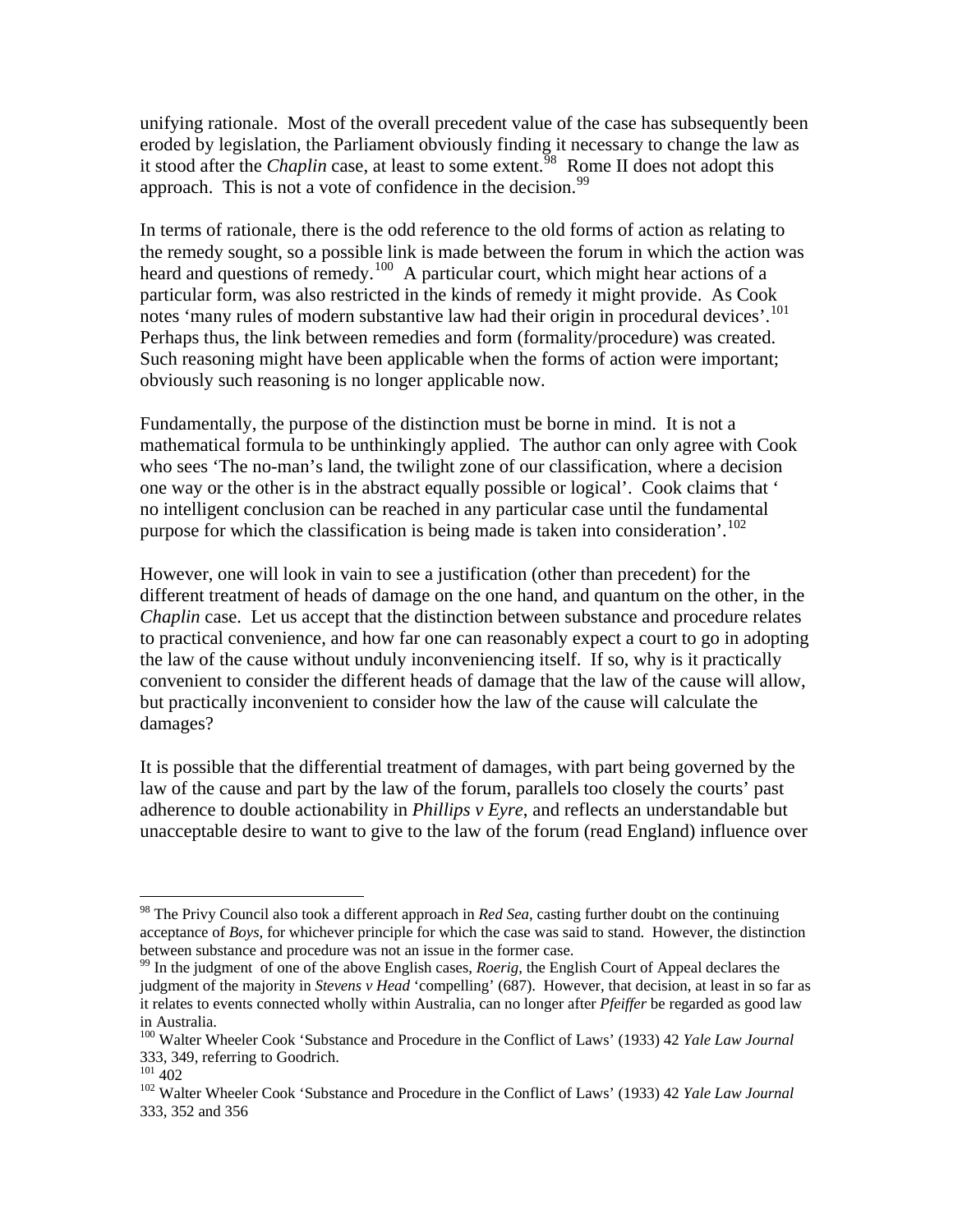remedies, just as there was a desire to give English law influence over choice of law generally.

I am far from alone in this belief. In Australia, Dixon CJ in *Maxwell v Murphy[103](#page-18-0)* refers to the 'inveterate tendency of English law to regard some matters as evidentiary or procedural which in reality must operate to impair or destroy rights in substance'. Deane J in *Breavington* referred to orthodox conflicts rules as 'show(ing) undue preference for the substantive law of the forum'.<sup>[104](#page-18-1)</sup> Kirby J has noted the previous 'dominant position of Britain in the world also led to the temptation, not always resisted, to consider that British laws were superior to those of other lands'.<sup>[105](#page-18-2)</sup> Lord Wilberforce himself in *Boys* referred to the substance and procedure distinction, noted it could sometimes be a fine line, and then claimed that 'a not insubstantial weight, perhaps unconscious in its use, is to be found in a policy preference for the adopted (in other words, preferred) solution, when judges are called on to draw the line.<sup>[106](#page-18-3)</sup> La Forest J also referred to these trends in his landmark judgment in *Tolofson v Jensen*. [107](#page-18-4)

In the related context<sup>[108](#page-18-5)</sup> of whether a *forum non conveniens* application should succeed, one member of the House of Lords would consider whether the plaintiff would obtain 'justice' in the foreign jurisdiction.<sup>[109](#page-18-6)</sup> This invites a judgment by the court of the merits of the laws of another country, and a comparison between English remedies and foreign remedies.<sup>[110](#page-18-7)</sup> This is not an exercise this author commends,<sup>[111](#page-18-8)</sup> due to the principle of judicial comity and respect for legal systems other than our own.

<span id="page-18-0"></span><sup>103 (1957) 96</sup> CLR at 267

<span id="page-18-1"></span> $104$  p125. See also Janeen Carruthers 'Substance and Procedure in the Conflict of Laws: A Continuing Debate in Relation to Damages' (2004) 53 *International and Comparative Law Quarterly* 691,710 'Self promotion on the part of any forum foments reluctance to concede that foreign rules are substantive and encourages litigants to indulge in the vice of forum shopping', and A H Robertson *Characterisation in the Conflict of Laws* (1940) stating that a forum 'should endeavour to exercise a spirit of self-restraint, not selfpromotion, for the 'whole foundation of the conflict of laws requires that a court should restrict the field of its own procedure and be prepared to follow as far as possible the foreign substantive law' (247).

<span id="page-18-2"></span><sup>&</sup>lt;sup>105</sup> *Pfeiffer*, 547. He added that 'such considerations, and the ready familiarity of judges with the laws of their own forum, made it natural to expound and apply a choice of law rule that would enhance the role of the courts and law of the forum and diminish the significance of the foreign law of the place where the alleged wrong had occurred'. He made similar comments in *Zhang*, p531.<br><sup>106</sup> 392. His Honour them claimed there was 'some artifice in regarding a man's right to recover damages

<span id="page-18-3"></span>for pain and suffering as a matter of procedure' (393). Similarly, Lord Hodson conceded that 'it is expected that a court will favour its own policies over those of other states and be inclined to give its own rules a wider application than it will give to those of other states' (380).

<span id="page-18-5"></span><span id="page-18-4"></span> $108$  They are related because one of the factors to be taken into account in assessing a forum non conveniens application is the relevant law that would be applied to resolve the dispute: *Spiliada Maritime Corp v Cansulex Ltd* [1987] 1 AC 460<br><sup>109</sup> Lord Goff in *Spiliada Maritime Corp v Cansulex Ltd* [1987] AC 460,478

<span id="page-18-7"></span><span id="page-18-6"></span><sup>&</sup>lt;sup>110</sup> The author respectfully agrees with the comment by the High Court in *Voth* (Mason CJ Deane Dawson and Gaudron JJ) that 'there are powerful policy considerations which militate against Australian courts sitting in judgment upon the ability or willingness of the courts of another country to accord justice to the plaintiff in the particular case' (559).

<span id="page-18-8"></span><sup>&</sup>lt;sup>111</sup> Refer to Anthony Gray 'Remedy Issues in Multinational Tort Claims: Fashioning a Choice of Law Rule' (2007) 26(1) *University of Queensland Law Journal* 1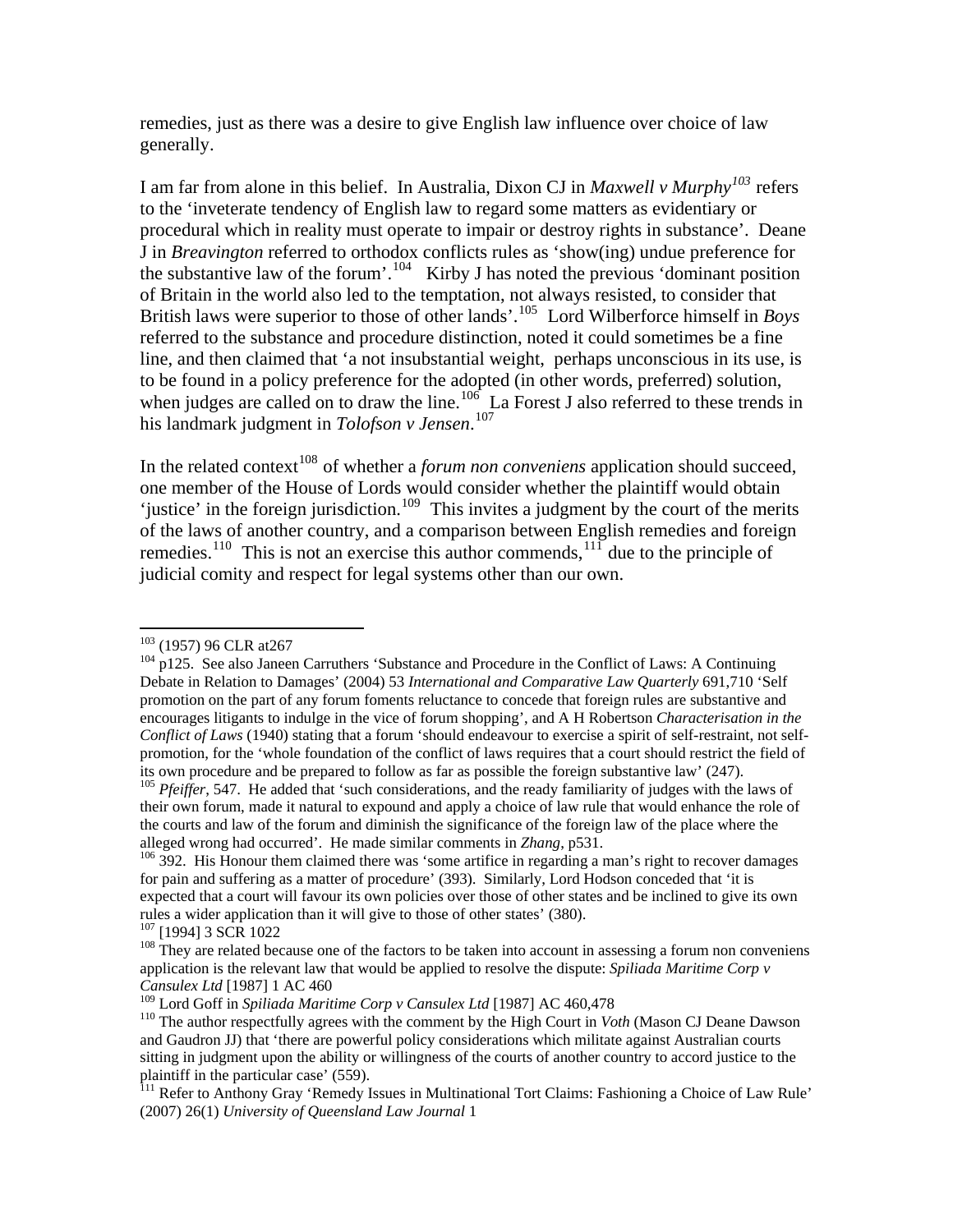Some have argued, given a territorial based rule of law, that arguments about forum policy are more appropriate when questions of jurisdiction arise.<sup>[112](#page-19-0)</sup> However, this suggestion is particularly difficult when a jurisdiction's *forum non conveniens* rule is particularly strict, as it is, for instance, in Australia.<sup>[113](#page-19-1)</sup> It presents difficulties in Europe also given that if an English domiciled defendant commits a tort in a country to which the Brussels Regulation applies, a local claimant has the right to invoke the jurisdiction either of local or English courts.<sup>[114](#page-19-2)</sup>

### *(b) The Suggested Narrow Definition of Procedure*

Given the belated abandonment of the requirement of actionability by forum law in Britain and now Australia,  $115$  the author agrees with the Rome II approach that we must abandon resorting to the law of the forum in assessing the quantum of damages, contrary to what has occurred recently in English and Canadian courts.<sup>[116](#page-19-4)</sup> It cannot be justified when the purpose of the distinction is borne in mind. This purpose is either to

- (a) consider how far the forum court could go in applying the rules taken from the foreign system of law without unduly hindering or inconveniencing itself;  $117$ and/or
- (b) increase the efficiency of litigation by allowing judges to adopt familiar rules of practice and procedure, in other words those regulating or governing the mode or conduct of court proceedings<sup>[118](#page-19-6)</sup>

In related discussion, Cook defined matters of substance as 'rules which determine which facts have certain specified legal consequences'.[119](#page-19-7) Lorenzen believed that rules of the

<span id="page-19-2"></span>

<span id="page-19-1"></span><span id="page-19-0"></span><sup>&</sup>lt;sup>112</sup> Tolofson v Jensen [1994] 3 SCR 1022, 1054-1055<br><sup>113</sup> Voth v Manildra Flour Mills Pty Ltd (1990) 171 CLR 538<br><sup>114</sup> Regulation EC 44/2001; Owusu v Jackson (Case C-281/02) [2005] 1 ECR 1383; [2005] 2 WLR 942; Adrian Briggs 'Forum Non Conveniens and Ideal Europeans' [2005] *Lloyd's Maritime and Commercial Law Quarterly* 378; 'The Death of Harrods: Forum Non Conveniens and the European Court' (2004) 121 *Law Quarterly Review* 535; Council Regulation (EC) No 44/2001 22/12/00 on Civil Jurisdiction and the Recognition and Enforcement of Judgment in Civil and Commercial Matters, Article 5(3)<br><sup>115</sup> Of course, the old common law continues to apply to defamation claims in Great Britain. New Zealand

<span id="page-19-3"></span>continues as one of the few countries continuing to adhere to the double actionability rule. Refer for example to *Baxter v RMC Group PLC* [2003] 1 NZLR 304; *Starlink Navigation Ltd v The Ship 'Seven Prince'* [2001] 16 PRNZ 55<br><sup>116</sup> The qualifier must be added that Rome II has not yet come into effect, nor has it been interpreted by the

<span id="page-19-4"></span>Courts as yet, hence its impact in changing the law in this area remains untested at this time.

<span id="page-19-5"></span><sup>117</sup> the Cook formulation, n20; similar was the Canadian Supreme Court in *Tolofson v Jensen* [1994] 3 SCR 1022, 1071-1072 that the purpose of the distinction was to 'determine which rules will make the machinery of the forum court run smoothly as distinguished from those determinative of the rights of both parties'.

<span id="page-19-6"></span><sup>&</sup>lt;sup>118</sup> broadly, the Mason CJ Deane and Gaudron JJ line in *McKain*. This is supported in another context by John Salmond in his book on *Jurisprudence* (1924) 7<sup>th</sup> ed 'the law of procedure may be defined as that branch of the law which governs the process of litigation … the substantive law defines the remedy and the right, while the law of procedure defines the modes and conditions of the application of the one to the other (405-406)

<span id="page-19-7"></span> $119$  354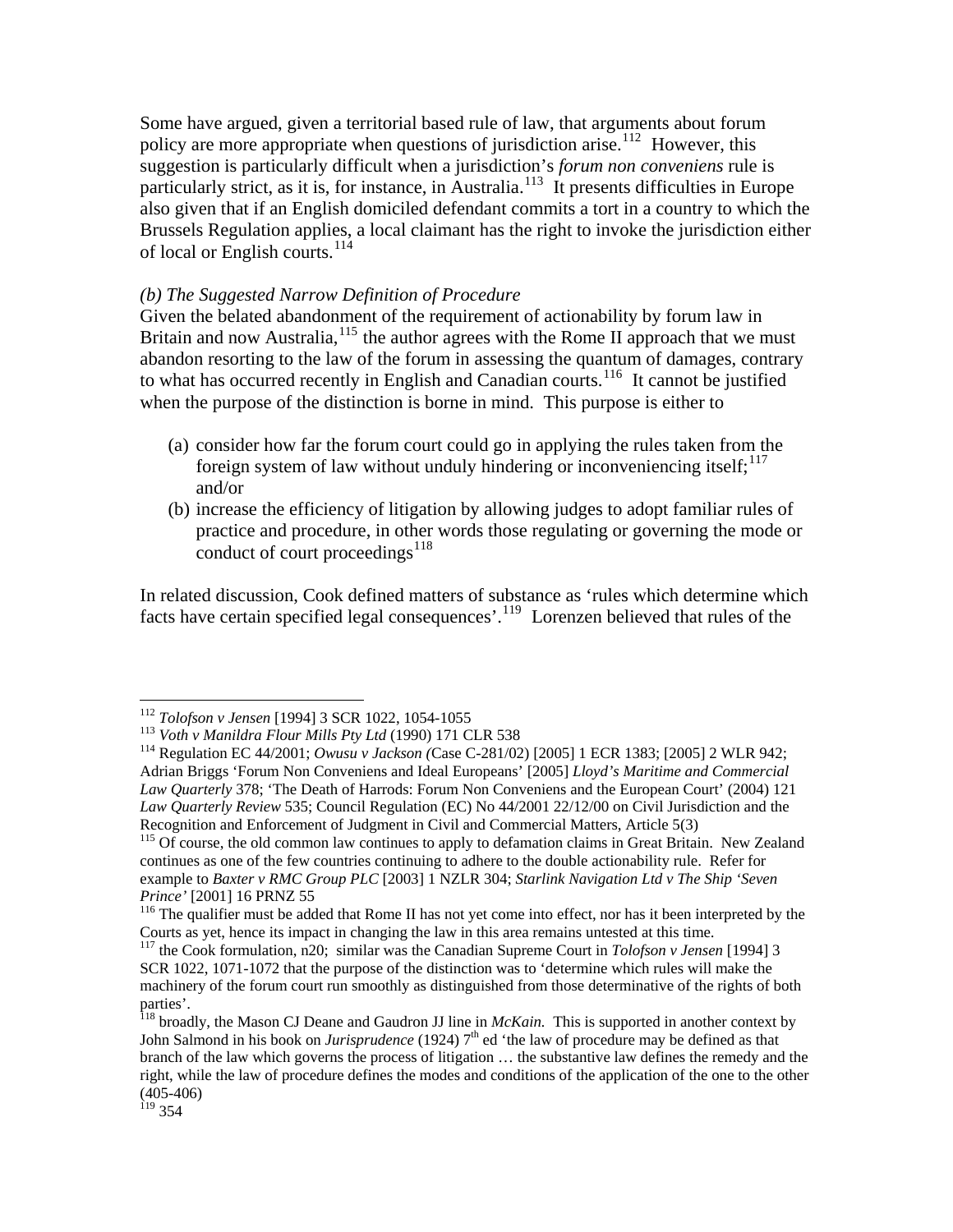law of the cause (substantive law) included all rules that 'bear substantially upon the rights of the parties'.<sup>[120](#page-20-0)</sup>

It is submitted that the question of what is 'undue hindrance and inconvenience' is too uncertain to be of much use. Of course, we must always guard against the homing instincts of judges in these cases.<sup>[121](#page-20-1)</sup> As Janeen Carruthers notes

The inconvenience argument has been applied by English and Scots courts in a restrictive, forum-preferring manner which, if we are honest, has policy and homeward trend as its root<sup>[122](#page-20-2)</sup>

As she further notes, the argument becomes circular, because in situations where a head of damage is not known to forum law, surely application of quantification methods of the foreign law of the cause (subject to public policy restrictions) would be more 'convenient' than the application of some principle of forum law.

For this reason, the more workable suggestion seems to be the second, given its more precise formulation. It was the approach favoured by the High Court of Australia in *Pfeiffer*, and by the dissenting judges in *McKain* and *Stevens*. There is not a great deal of difference between the two formulations, in that they are likely to lead to the same result in most cases.

Whichever formulation is adopted, there is no justification whatsoever in treating matters of the quantification of damages as procedural. Clearly, they do not relate to the mode or conduct of proceedings, and it would be unlikely to be an 'undue hindrance' to apply them. Applying the test then of confining procedural matters to those associated with the efficiency of litigation and allow judges to use familiar rules of practice and procedure, the High Court of Australia was correct in *Pfeiffer*, and the Supreme Court of South Africa was correct in *Price*, to abandon the distinction between limitation periods which extinguish the right and those which bar the remedy. Both kinds should be viewed as being substantive, governed by the law of the cause. It would not be unduly burdensome to determine and apply the limitation period of the law of the place of the wrong, nor would it lead to inefficiency of litigation to apply such a limitation period.<sup>[123](#page-20-3)</sup>

To the extent that the reference to quantification of damages being procedural was tied to double actionability, it can no longer be accepted given the abolition of that rule, in the United Kingdom by legislation, and in Australia and Canada by superior court jurisprudence. This assertion is itself contentious, because the House of Lords most recently in *Harding* concluded that the intention of the *Private International Law (Miscellaneous Provisions) Act 1995* (UK), though clearly to abolish the requirement of double actionability in most cases, was not to disturb the pre-existing common law

<span id="page-20-0"></span> $120$  Note in (1933) 47 Harvard Law Review 315

<span id="page-20-1"></span><sup>&</sup>lt;sup>121</sup> Reid Mortensen 'Homing Devices in Choice of Tort Law: Australian, British and Canadian Approaches' (2006) 55 *International and Comparative Law Quarterly* 839<br><sup>122</sup> 'Substance and Procedure in the Conflict of Laws: A Continuing Debate in Relation to Damages' (2004)

<span id="page-20-2"></span><sup>53</sup> International and Comparative Law Quarterly 691, 709<br><sup>123</sup> Mason CJ in *McKain* acknowledged that the text of a limitation statute 'would be readily available' (27).

<span id="page-20-3"></span>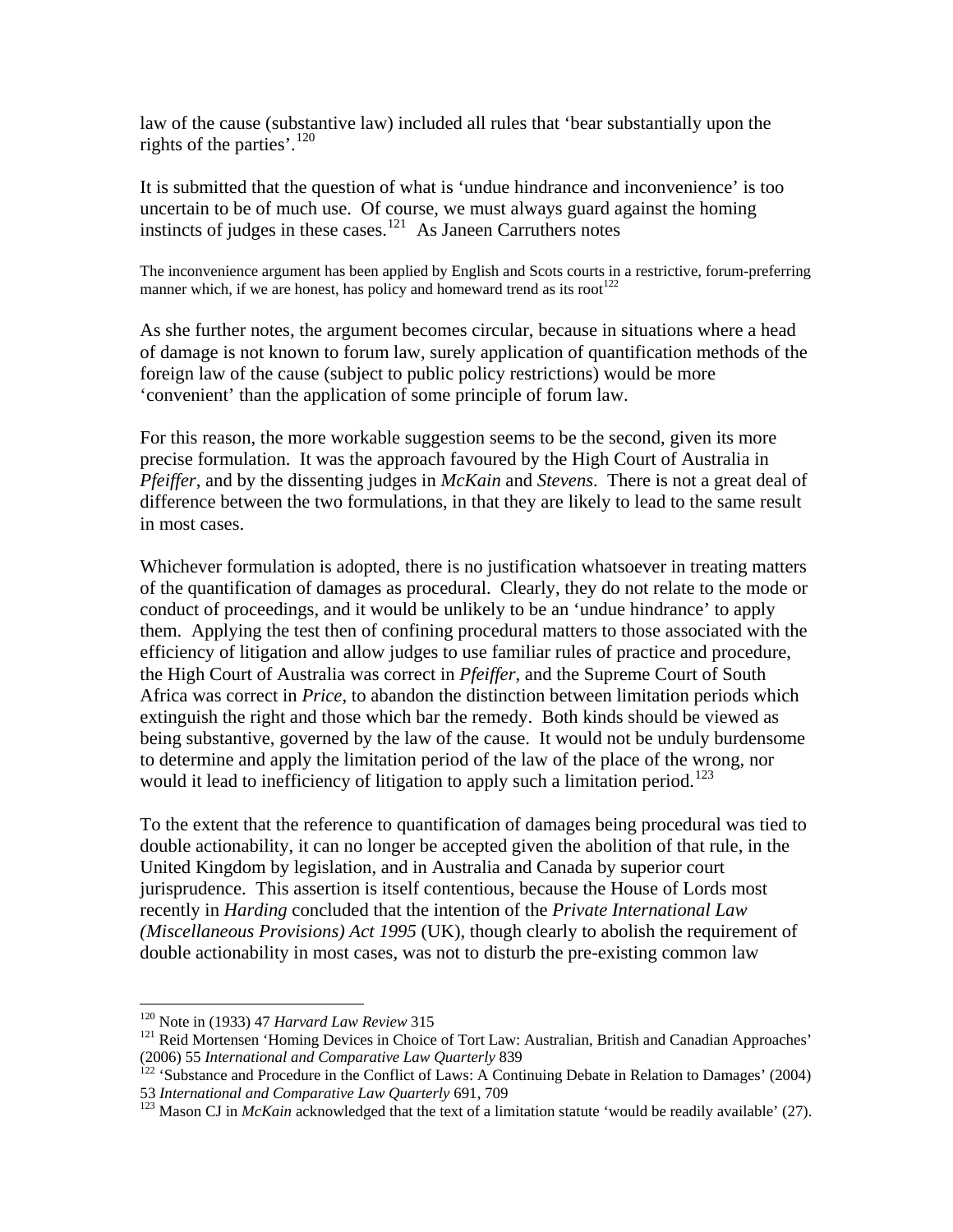position that the question of heads of damage was one of substance, with the question of quantification one of procedure for the forum.

#### *(c) Rights and Remedies Should Not be Separated*

How tenable is this assertion that the right and the remedy are not (necessarily) linked, as the House of Lords most recently insisted?

There is a range of opinion, not to say logic, to the contrary. Ailes claimed it was 'improper to speak of remedies as existing anterior to substantive rights. The one necessarily involves the other'.<sup>[124](#page-21-0)</sup> He claimed that in the long history of Roman law, right and remedy were never sharply dissociated, and there was no evidence that Roman law was any the worse as a result. Holmes stated that a substantive right was 'only the hypostasis of a prophecy – the imagination of a substance supporting the fact that the public force will be brought to bear upon those who do things said to contravene it'.<sup>[125](#page-21-1)</sup> Panagopoulos concluded that the remedy is an integral part of the right being enforced that should not be segregated.<sup>[126](#page-21-2)</sup> Particularly in the negligence context, Kirby J has noted recently that damage is the gist of the action.[127](#page-21-3) Deane J in *McKain v Millar* concluded that the existence and extent of a remedy is commonly accepted as an incident and measure of a right.<sup>[128](#page-21-4)</sup> If the object of choice of law principles is to fulfil foreign rights, as Mason CJ said in *Stevens v Head*, [129](#page-21-5) it is difficult to see why a distinction should be made between the ascertainment of the right and the remedy it provides.

The distinction was criticized in *Chase Manhattan Bank NA v Israel-British Bank (London)*:

Right and remedy are indissolubly connected and correlated … it is as idle to ask whether the court vindicates the suitor's substantive right or gives a suitor a procedural remedy as to ask whether thought is a mental or cerebral process<sup>[130](#page-21-6)</sup>

It seems artificial and arbitrary to draw a line between the right and the remedy. It is reminiscent of the kind of reasoning used to maintain the distinction between different kinds of limitation periods, since abandoned. It has no place in modern choice of law

<span id="page-21-0"></span><sup>124</sup> Edgar Ailes 'Substance and Procedure in the Conflict of Laws' (1941) 39 *Michigan Law Review* 392, 403

<span id="page-21-1"></span><sup>125</sup> Oliver Wendell Holmes 'Natural Law' in *Collected Legal Papers* (1920) 310, 313; Peter Birks is also against it: 'Rights, Wrongs and Remedies' (2000) 20 *Oxford Journal of Legal Studies* 1 126 'Substance and Procedure in Private International Law' (2005) 1 *Journal of Private International Law*

<span id="page-21-2"></span><sup>69, 78,</sup> citing *Phrantzes v Argenti* [1960] 2 QB 19 for the proposition that for the purposes of private international law, the remedy is an inseparable component of the right or obligation. (This cannot be reconciled with the 2006 House of Lords decision in *Harding*, however).<br><sup>127</sup> BHP Billiton Limited v Schultz and Others (2004) 221 CLR 400, 460<br><sup>128</sup> (1991) 174 CLR 1, 48 'the unavailability of a remedy by reason of a lim

<span id="page-21-3"></span>

<span id="page-21-4"></span>of immeasurably greater significance than the theoretical persistence of the underlying right'; Mason CJ and Gaudron J expressed similar sentiments). These three judges were dissenting in this case, but the majority decision was subsequently overturned in *Pfeiffer*.<br><sup>129</sup> Para 20<br><sup>130</sup> [1981] Ch 105, 124 (Goudling J); see also *J D'Almeida Araujo Ltd v Sir Frederick Becker and Co Ltd* 

<span id="page-21-6"></span><span id="page-21-5"></span><sup>[1953] 2</sup> QB 329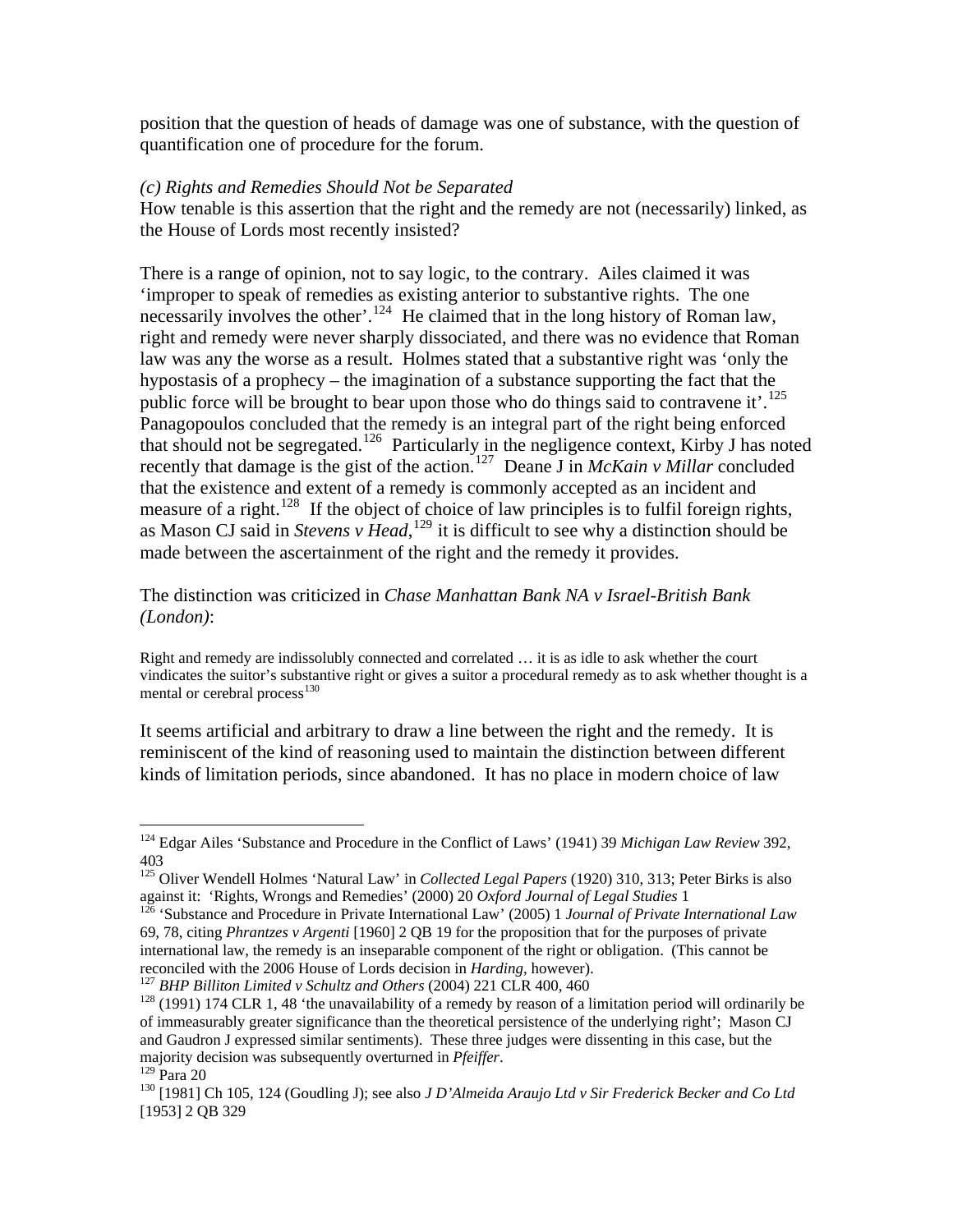rules. The remedy only arises when the right is recognized; one cannot have one without the other. Upon what logic then should they be distinguished?

#### *(d) Forum Shopping is Undesirable*

 $\overline{a}$ 

However, an argument for a narrow definition of what is procedural is not justified merely because of the purpose of the distinction – it can be justified on other grounds. As is obvious, the narrower the definition, the less scope there is for an opportunistic plaintiff to forum shop in order to find a forum most advantageous to his case.<sup>[131](#page-22-0)</sup> One cannot blame parties in litigation for so doing, but the law should surely not encourage a person injured in one jurisdiction to sue in another, and by so doing avoid inconvenient  $d$ amages limitations or time bars.<sup>[132](#page-22-1)</sup> As Panagopoulos puts it

What the court should seek to do, at least in theory, is reach the same result as the foreign court in respect of the specific juridical issue to which the relevant choice of law rule applies<sup>[133](#page-22-2)</sup>

In other words, what is procedural should be kept to a minimum to avoid forum shopping. $134$ 

Of course, forum shopping completely undermines the territorial basis of choice of law rules that have now been settled in most jurisdictions, often after long and tortuous paths. It is considered to be a very serious distortion of the whole object of choice of law rules, and should not be tolerated, let along encouraged, by choices we make about what is substance and what is procedure. Judges have commented on the undesirable nature of forum shopping in this context.<sup>[135](#page-22-4)</sup>

<span id="page-22-0"></span><sup>&</sup>lt;sup>131</sup> Further, surely forum shopping remains objectionable whether it occurs within a country or across different countries.

<span id="page-22-1"></span><sup>132</sup> This occurred in *Stevens v Head* and *McKain v Miller* and was attempted in *Breavington v Godleman*. However, in support of the majority view in *McKain* and *Stevens*, see Richard York 'Let it Be: The Approach of the High Court of Australia to Substance and Procedure in *Stevens v Head*' (1994) 16 *Sydney Law Review* 403<br><sup>133</sup> George Panagopoulos 'Substance and Procedure in Private International Law' (2005) 1 *Journal of* 

<span id="page-22-3"></span><span id="page-22-2"></span>*Private International Law* 69, 73<br><sup>134</sup> Others defend forum shopping: see for example Andrew Bell 'The Why and Wherefore of Transnational Forum Shopping' (1995) 69 *Australian Law Journal* 124; Friedrich Juenger 'What's Wrong With Forum Shopping?' (1994) 16 *Sydney Law Review* 5; in this context Mason CJ and Deane J in *Stevens v Head* (1992) 176 CLR 433, 442 and 462 (and Gaudron J at 466) and *McKain v R W Miller and Co (SA) Pty Ltd* (1991) 174 CLR 1, 25 and 50 referred to forum shopping as something that choice of law rules should not encourage.

<span id="page-22-4"></span><sup>135</sup> For example, *Stevens v Head* (1992) 176 CLR 433, 442 per Mason CJ 'I was concerned that a resolution of the conflicts problem in such cases which gave too much prominence to the lex fori would inevitably encourage forum shopping by plaintiffs'; Deane J 'the approach adopted by the majority in *McKain* (giving procedure a broad definition) goes a long way towards converting the Australian legal system into a national market in which forum shoppers are encouraged to select between competing laws imposing different legal consequences in respect of a single occurrence' (462); and in *Pfeiffer*, Kirby J (552-553) and Callinan J (570-571); refer to La Forest J in *Tolofson v Jensen* 'To permit the court of the forum to impose its own views over those of the legislature endowed with power to determine the consequences of wrongs that take place within its jurisdiction would invite the forum shopping that is to be avoided if we are to attain the consistency of result an effective system of conflict of laws should seek to foster'.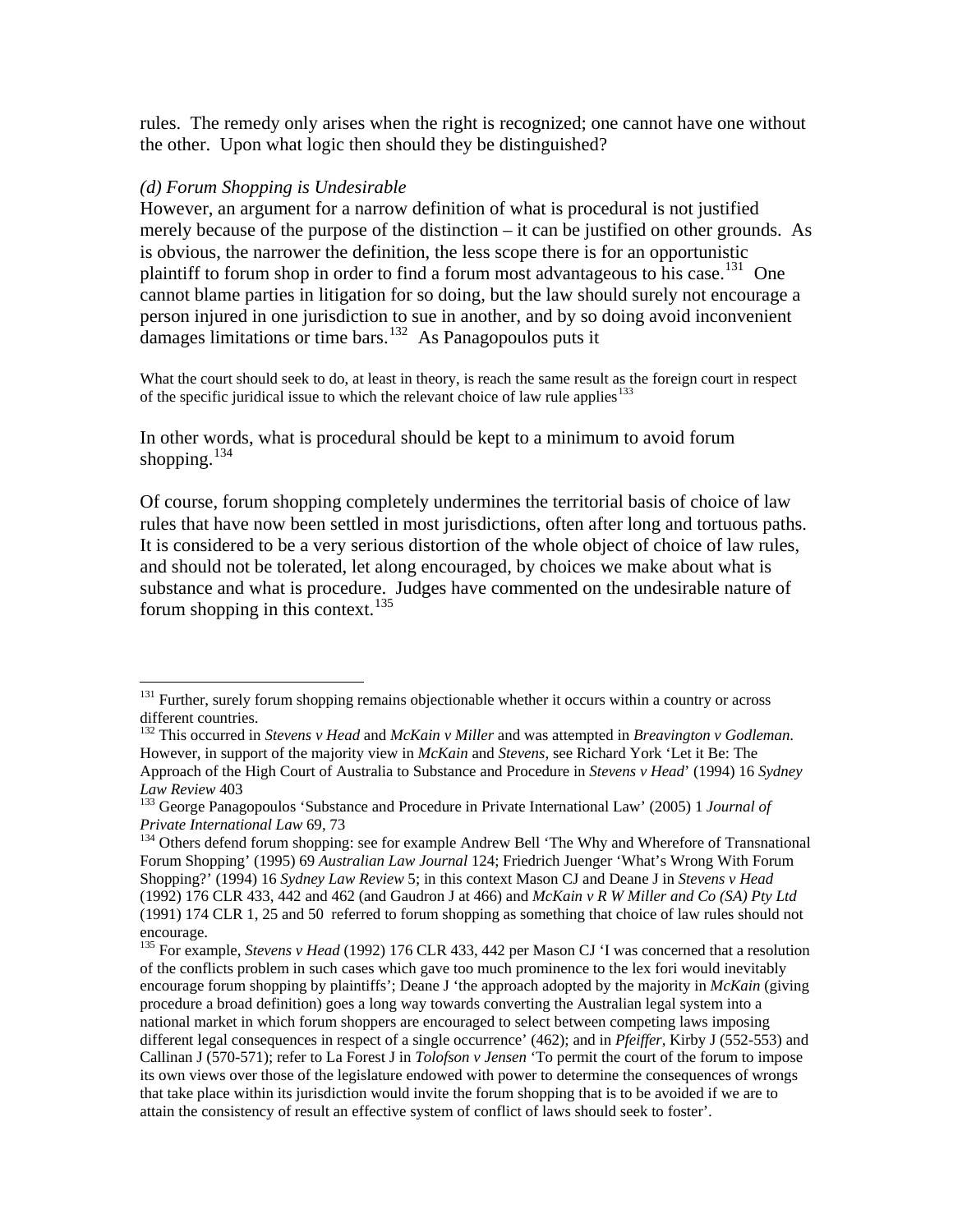Surely if a claim is not alive in the place of the wrong, it should not be alive in any other jurisdiction. This was exactly what occurred in the recent Canadian case of *Vogler v*  Szendroi,<sup>[136](#page-23-0)</sup> where the matter could not have proceeded in the place of the wrong, Wyoming, because of delayed service of action. The judge allowed the matter to proceed in Nova Scotia because of the different rules that jurisdiction uses to determine when an action has been commenced. A broad reading of what is procedural continues to allow this possibility. What purpose does this serve? It does not uphold our belief that because the wrong occurred in Wyoming, the law of Wyoming should resolve the issues.

It is generally accepted that a major purpose of conflicts of laws principles is to give effect to foreign rights:

Where rights are acquired under the laws of foreign states, the law of this country recognizes and gives effect to those rights, unless it is contrary to the law and policy of this country to do so  $\overline{1}$ 

How does allowing a claim to proceed in one jurisdiction, when such a claim would not be successful if brought within the jurisdiction where the wrong occurred, do this? Yet this can and has happened if we give broad scope to the meaning of procedural laws.<sup>[138](#page-23-2)</sup> Similarly, how does assessing a damages claim based on forum calculation methods 'recognise *and give effect to* rights acquired under the law of foreign states'?

The answer is that a broad reading of what is procedural, seen most recently in English and Canadian decisions, does not uphold, but subverts, territoriality, a principle which English, Canadian and Australian choice of law principles supposedly uphold.

# *(e) Are Issues Regarding the Classification of Statutes of Limitation and Assessment of Damages Linked?*

One question relates to a possible link between the issues of statutes of limitation being classified as substantive or procedural, and the issue of whether questions about damages should be classified as substantive or procedural. Conceptually on one view they are linked, because they both allow exceptions to the now-accepted dominant principle of territoriality and to giving effect to the law of the place of the wrong as the substantive law to resolve the dispute. They both separate the right to claim something from an assessment of its value. Evidence that they are linked appears in the judgments of *Stevens* and *Pfeiffer*. The writer does not, with respect, agree with the majority judgment in *Stevens* but the judges made an interesting observation about the link. Discussing the distinction between different kinds of limitation statutes, with one being substantive and the other procedural, the majority then note

<span id="page-23-0"></span><sup>&</sup>lt;sup>136</sup> [2008] NSCA 18

<span id="page-23-2"></span><span id="page-23-1"></span><sup>&</sup>lt;sup>137</sup> *Hooper v Gumm* (1867) 2 Ch App 282, 289<br><sup>138</sup> Alternatively, there is the possibility that a head of damage is available according to the law of the place of the wrong but not the forum. (This was indeed the situation that occurred in *Red Sea Insurance Co v Bouygues SA* [1995] 1 AC 190). This is the situation that leads Carruthers to conclude that 'it would be less artificial for quantification to be performed according to the law of the cause': Janeen Carruthers 'Substance and Procedure in the Conflict of Laws: A Continuing Debate in Relation to Damages' (2004) 53 *International and Comparative Law Quarterly* 691,704.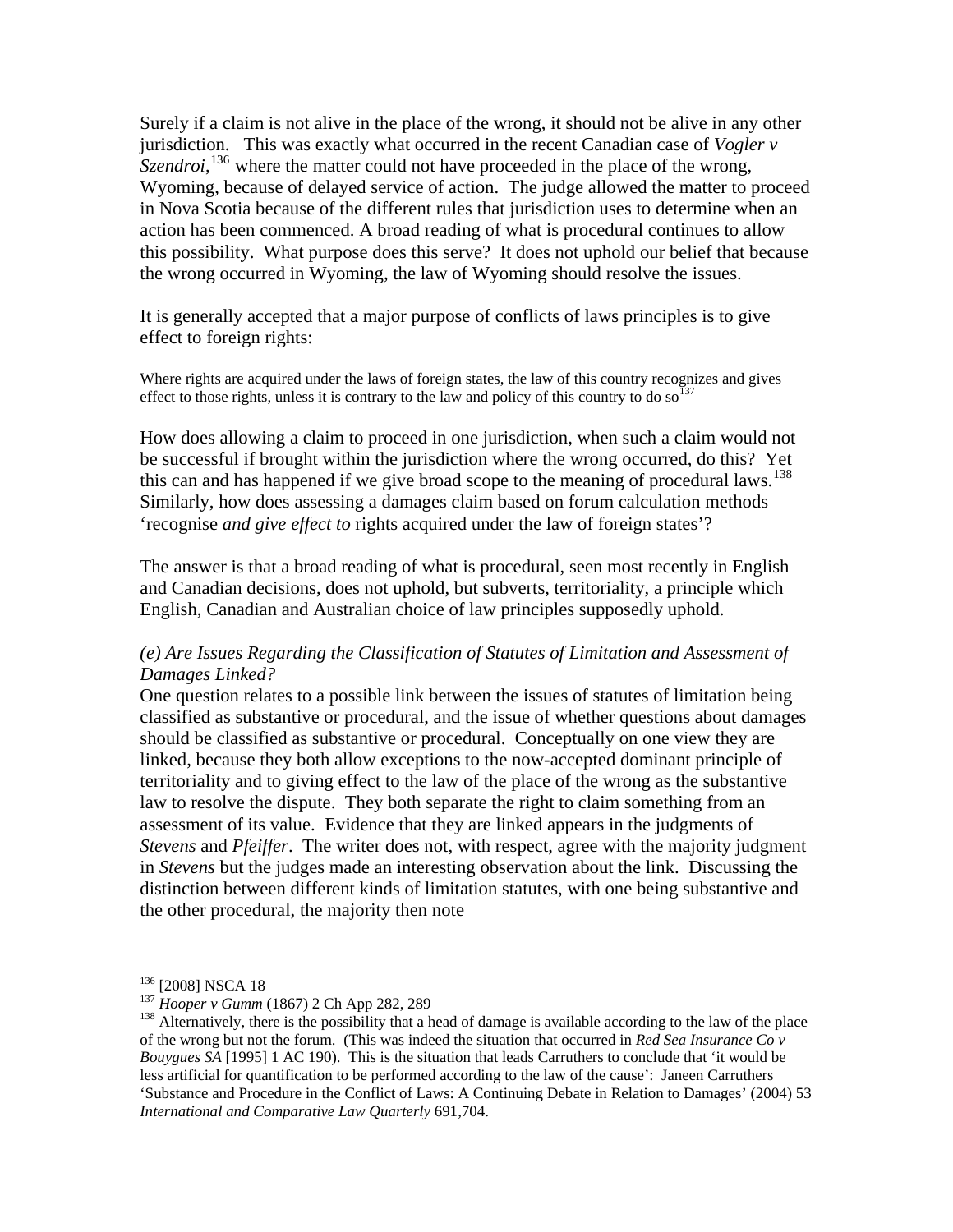A *similar distinction* (emphasis added) has been drawn between a law which denies a remedy in respect of a particular head of damage in negligence (a substantive law) and a law which affects the quantification of damages in respect of a particular head of damage (a procedural law)<sup>[139](#page-24-0)</sup>

Conclusions about the two issues were also drawn in the same paragraph in the *Pfeiffer* judgment – when the comment is made that the application of any limitation period should be seen as substantive in nature, the next comment is that all questions about the kinds of damage or amount of damages should 'likewise' be treated as substantive.

The point is – having abolished the distinction between different kinds of limitation periods (now they are all classified as substantive), should not the High Court of Australia, by parity of reasoning, also insist on the abolition of the former distinction between heads of damage and quantifications of damage, and treat them both as substantive, governed (at least in the large majority of cases) by the law of the place of the wrong? If the High Court can assert in *Pfeiffer* that 'mattes that affect the existence, *extent* (emphasis added) or enforceability of the rights and duties of the parties to an action are matters that, on their face, appear to be concerned with issues of substance'<sup>[140](#page-24-1)</sup>, why should this not be the case in both international and interstate tort conflict situations?

Certainly, these issues in England have ended up at the same position – commencing in 1984 when the *Foreign Limitation Periods Act* required that the limitation rules of the law of the cause be applied, to Rome II, which will have the effect that the law of the cause will govern quantification of damages. Mortensen criticizes the decision of the Supreme Court of Canada in *Tolofson v Jensen* in not making this link explicit, with the consequence that courts have been allowed to continue to resort to the distinction to apply their own law:

In dealing only with the characterization of statutes of limitation as substantive, La Forest J did narrow the Canadian approach to procedural law. However, in failing to link this explicitly to the need to give fuller effect to the territorial principles underlying the lex loci delicti rule, his Lordship left some room for the Provincial courts to maintain the characterization of other questions as procedure as a means of escaping to the lex fori. That this has allowed Ontario's own 'policy considerations' to be elevated above *Tolofson*'s strict principle of territoriality merely reinforces the conceptual difficulty of treating the assessment of damages in this way<sup>[141](#page-24-2)</sup>

### *(f) The Distinction Must Not be Used as an Escape Device*

Central to the author's thinking on these issues is the concern that the distinction between matters of substance and procedure not be misused. As indicated, it serves a useful purpose to smooth the flow of court proceedings, and to that end must be upheld. The danger, however, to which others have averred,  $142$  is that the distinction be used for purposes that are considered illegitimate – specifically, to justify resort to the law of the

<span id="page-24-0"></span><sup>&</sup>lt;sup>139</sup> 457 (Brennan Dawson Toohey McHugh JJ)

<span id="page-24-2"></span><span id="page-24-1"></span><sup>&</sup>lt;sup>140</sup> 543 (Gleeson CJ Gaudron McHugh Gummow and Hayne JJ)<br><sup>141</sup> Reid Mortensen 'Homing Devices in Choice of Tort Law: Australian, British and Canadian Approaches' (2006) 55 *International and Comparative Law Quarterly* 839, 876<br><sup>142</sup> Reid Mortensen 'Homing Devices in Choice of Tort Law: Australian, British and Canadian Approaches'

<span id="page-24-3"></span><sup>(2006) 55</sup> *International and Comparative Law Quarterly* 839, 857-863; Janeen Carruthers 'Substance and Procedure in the Conflict of Laws: A Continuing Debate in Relation to Damages' (2004) 53 *International and Comparative Law Quarterly* 691, 709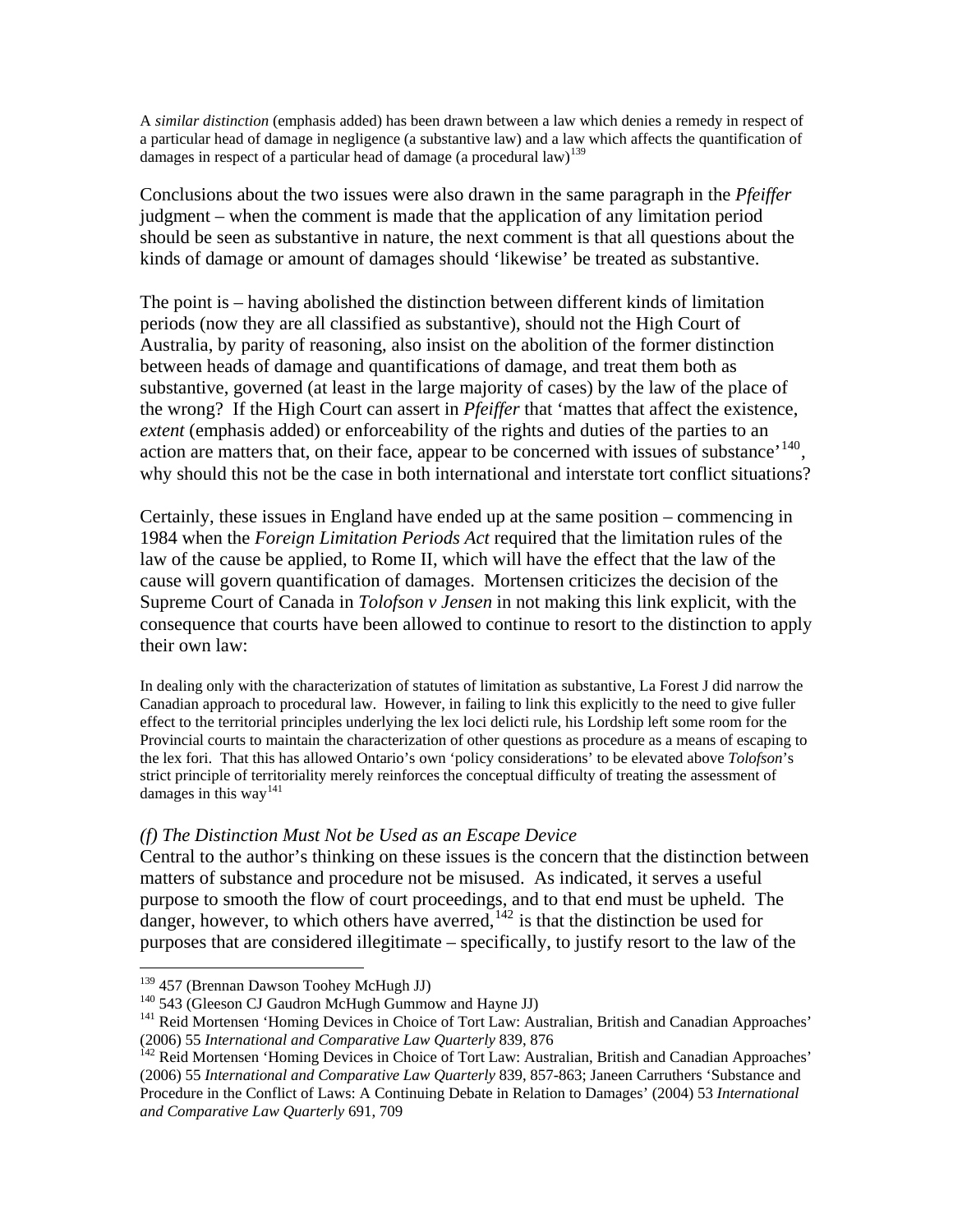forum. Courts have a natural desire to wish to apply their own law because it is familiar. This desire has been responsible for some choice of law rules that have eventually been discarded. We should guard against the same problem in another guise – this time, an over-generous application of the concept of what is 'procedural'. We should not use the device in order to apply forum law because we think it might deliver a 'better' result.<sup>[143](#page-25-0)</sup>

#### *What is Procedural?*

 $\overline{a}$ 

A broad view of what is substantive must be taken.<sup>[144](#page-25-1)</sup> It has already been suggested what is substantive – the kinds of remedies that are available, things that affect the quantification of damages and statutes of limitation are all submitted to be matters of substance, to be governed by the law of the cause. Quantification of damages include whether any defences are available, including contributory negligence,  $145$  volenti, and the doctrine of common employment (where available) and the effect of these defences on damages. It would include whether claimed damages are too remote or reasonably foreseeable. It would include whether the principle of proportionate liability applies or not.<sup>[146](#page-25-3)</sup> It would include questions of discount and/or interest.<sup>[147](#page-25-4)</sup>

<span id="page-25-3"></span><sup>146</sup> These issues would, of course, be a matter of evidence, but it is submitted that in the vast majority of cases (at least), including with the rapid growth of information accessibility with the Internet, it would be possible to find this information. Perhaps an exception could be needed when it is not reasonably possible to find out the law of the place of the wrong on a particular matter regarding damages. This may have been what Cooke was talking about when he asked how far a forum court could go in applying the law of the place of the wrong without unduly inconveniencing itself.<br><sup>147</sup> The Australian Law Reform Commission was also minded towards a broader view of what is

<span id="page-25-4"></span>substantive, but appears to have been influenced by outside advice. The Commission in its *Choice of Law* Report 1992 No 58 conceded that 'logically … all assessment of damages should be substantive', but concluded with a (then) orthodox view (based on the 'prevailing view of the (unnamed) consultants') that the assessment of damages was not to be treated as substantive in international matters (para 10.44). Part of the reasoning provided was that it would 'surely be a practical impossibility for an Australian court as a matter of course to exercise an overseas court's discretion as to the amount to be awarded for pain and suffering for example in an overseas motor vehicle accident. The problem of assessing the relevant awards in every jurisdiction in the world is for (sic) too daunting'. This is submitted to be weak reasoning – the Commission had earlier found that at least in most cases, the law of the place of the wrong should be applied as the substantive law in torts conflict cases. Is it more daunting to determine compensation for pain and suffering according to the law of (say) Mogadishu, than it is to determine negligence under that law? It seems to the writer to be drawing a fine distinction without clear reasoning. Further, with the development of the Internet and improved lines of communication between nations, the problem of finding the law of another country is surely less daunting than it was in 1992, though the author accepts there are

<span id="page-25-0"></span><sup>143</sup> Anthony Gray 'Remedy Issues in Multinational Tort Claims' (2007) 26(1) *University of Queensland Law Journal* 1, 13; cf the Ontario Court of Appeal in *Somers v Fournier* [2002] OJ No 2543 'the policy considerations which support the goal of avoiding such awards … favour characterization of the cap as a matter of procedural law', and Jean-Gabriel Castel 'Back to the Future!: Is the New Rigid Choice of Law Rule for Interprovincial Torts Constitutionally Mandated?' (1995) 33 *Osgoode Hall Law Journal* 35, 68: 'Of course, there is always the possibility of resorting to public policy to avoid the application of the foreign lex loci delicti. Thus, where the forum has a serious relationship to the issues or the parties, it could apply its own law and in so doing base its choice on considerations of public policy as, for instance, if the lex loci delicti gave little or no recovery at all'.

<span id="page-25-1"></span><sup>&</sup>lt;sup>144</sup> Lorenzen viewed it as anything which bears substantially upon the rights of the parties: Note in (1933) <sup>47</sup>*Harvard Law Review* 315, 317 145 held to be substantive in *Fitzpatrick v International Ry* (1929) 252 NY 127,134-135 (New York Court of

<span id="page-25-2"></span>Appeals); Callinan J in *BHP Billiton v Schultz and Others* (2004) 221 CLR 400, 485 agreed that defences were substantive, as they affect quantification of damages.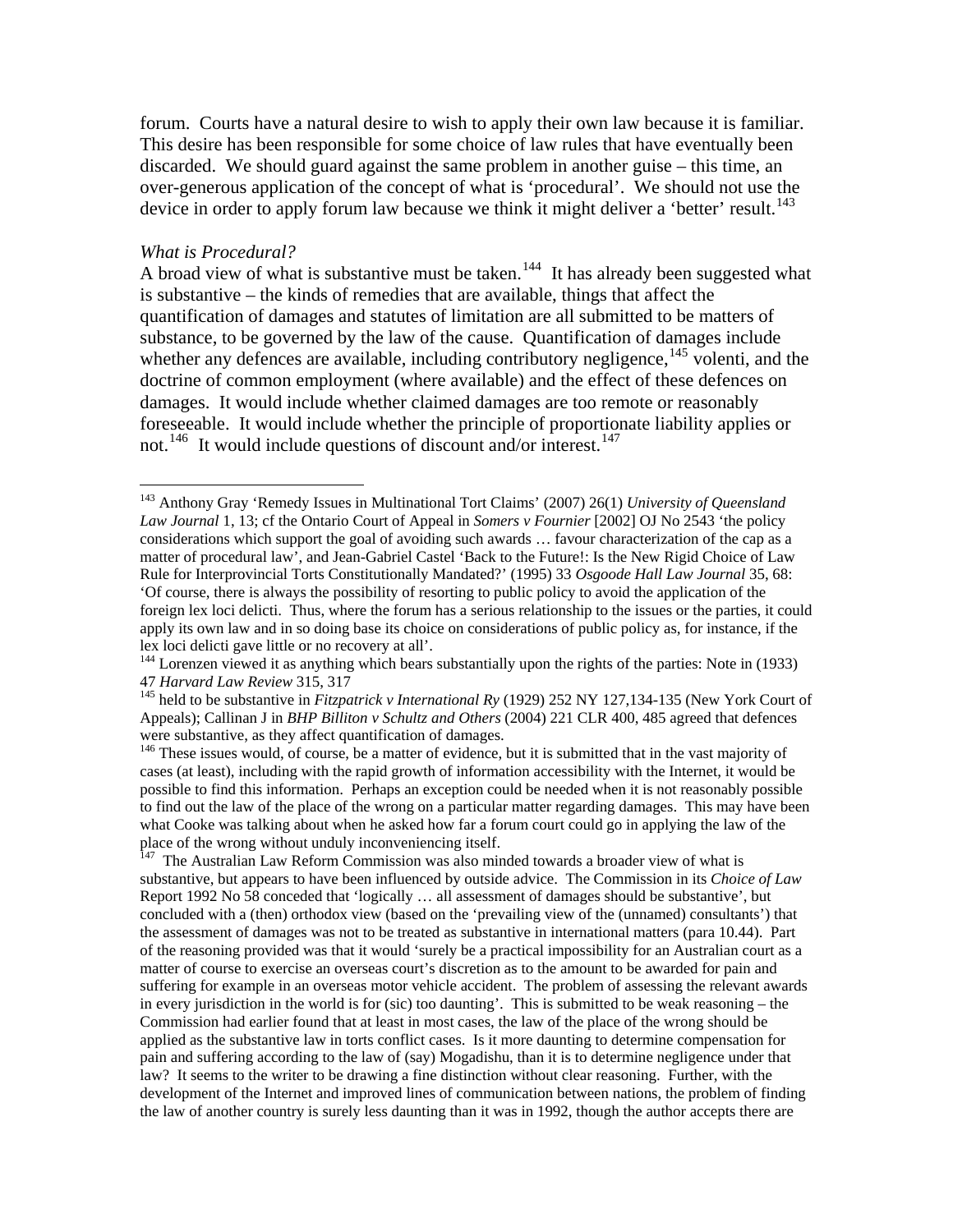The author suggests that, consistently with the mode or conduct of proceedings/undue inconvenience tests, the following should be regarded as matters of procedure to be governed by the law of the forum:  $148$ 

- (a) how the matter gets to court, for example the pleadings, directions hearings, discovery etc $^{149}$  $^{149}$  $^{149}$
- (b) rules of evidence<sup>[150](#page-26-2)</sup>
- (c) issues of standing<sup>[151](#page-26-3)</sup>
- (d) which court in the jurisdiction can hear the matter
- (e) whether the matter is heard by a judge or jury<sup>[152](#page-26-4)</sup>
- (f) whether damages are assessed on a once and for all basis or not<sup>[153](#page-26-5)</sup>
- (g) whether any damages awarded must be paid as a lump sum or can be paid periodically<sup>[154](#page-26-6)</sup>
- (h) time periods for filing documents (other than initiating process)<sup>[155](#page-26-7)</sup>
- (i) dismissal for want of prosecution<sup>[156](#page-26-8)</sup>
- $(i)$  avenues for appeal<sup>[157](#page-26-9)</sup>

A narrow view of what is procedural would be consistent and intellectually coherent with general trends in choice of law rules towards territoriality and away from a requirement of actionability according to the law of the forum.<sup>[158](#page-26-10)</sup> As Reid Mortensen puts it

 still difficulties in relation to some countries around the world. It would be interesting to see what view the Commission would have of this issue in 2008 in the light of *Pfeiffer* and *Zhang*.

<span id="page-26-0"></span><sup>148</sup> This is not submitted as an exhaustive list but includes the kinds of matters that have previously been considered by the courts, as well as those which have not (to the author's knowledge), but which the author believes fit the definition of matters of procedure.<br><sup>149</sup> BHP Billiton Ltd v Utting [2005] NSWSC 260; BI (Contracting) Pty Limited [2005] NSWSC 592

<span id="page-26-2"></span><span id="page-26-1"></span><sup>150</sup> This is procedural, according to the Second Restatement (p511); cf Callinan J in BHP Billiton v Schultz (2004) 221 CLR 400 who suggested that rules denying natural justice were substantive (491)

<span id="page-26-3"></span><sup>151</sup> Ibid (standing referred here as the right to be heard). Crawford claims the issue of the right to sue is a substantive one: Elizabeth Crawford 'The Adjective and the Noun: Title and Right to Sue in International Private Law' [2000] *Juridical Review* 347. She refers to the Scottish case of *McElroy v McAllister* (1949) SC 110, where a Scottish man died in an accident in England, allegedly through the fault of his fellow Scottish employee. Under Scots law the executor of a will could not commence legal action on behalf of the estate; under English law the executor could. The Scottish court applied the double actionability rule, and found that the first limb was not satisfied – the executor was denied compensation.

<span id="page-26-6"></span>154 Cheshire and North's *Private International Law* p95-96; see also Mason CJ (dissenting) in *Stevens v Head* (1992) 176 CLR 433, 449<br><sup>155</sup> *KC v College of Physical Therapists of Alberta* (1998) 157 DLR (4<sup>th</sup>) 31, 36; cf the recent decision in

<span id="page-26-7"></span>*Vogler v Szendroi* [2008] NSCA 18, where the judge found that a Wyoming provision stating that an action would only be deemed to have commenced when documents had been served on the other side was procedural only and thus not applicable where proceedings were commenced in Nova Scotia rather than Wyoming. (It was common ground that the Wyoming limitation period as the lex causae applied).<br><sup>156</sup> Cf Alberta Mortgage and Housing Corporation v Kalpstein (1999) 1 WWR 355, 361

<span id="page-26-10"></span><sup>158</sup> Some might argue that the experience has been that courts have not found a narrow view of procedure to be attractive, and have constantly sought to find ways to give more scope to the law of the forum, including

<span id="page-26-5"></span><span id="page-26-4"></span><sup>&</sup>lt;sup>152</sup> The *Second Restatement* also classifies this issue as procedural only (p511).<br><sup>153</sup> identified as procedural by Dicey and Morris, p943; see also Mason CJ (dissenting) in *Stevens v Head* (1992) 176 CLR 433, 449

<span id="page-26-9"></span><span id="page-26-8"></span><sup>&</sup>lt;sup>157</sup> Cf Callinan J in *BHP Billiton v Schultz* (2004) 221 CLR 400 who suggested that appeal provisions were substantive (490); an assertion Kirby J described in the same case as 'arguable' (460)